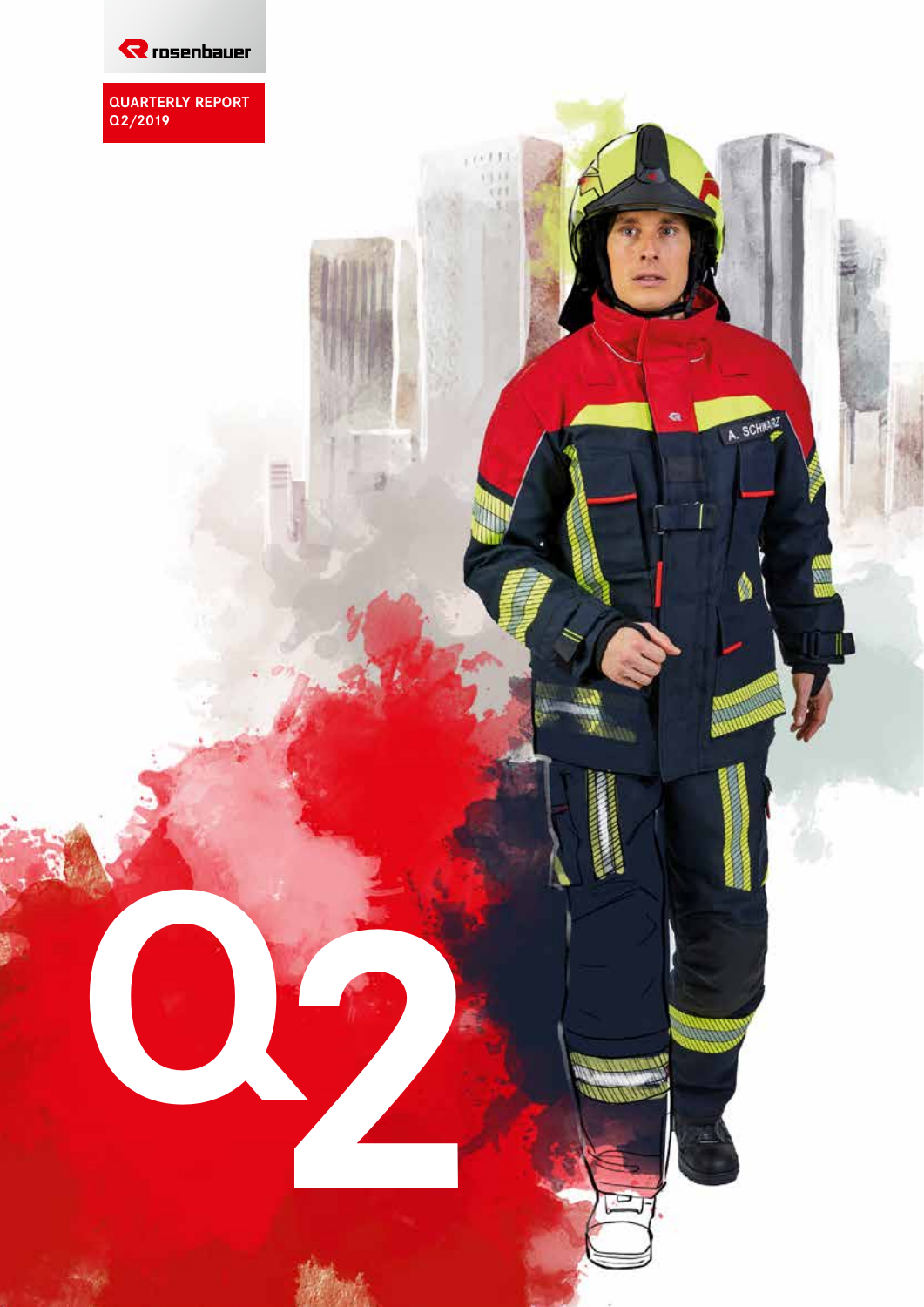# **Group key figures**

| <b>Key financial figures</b>        |                    | $1 - 6/2017$ | $1 - 6/2018$ | $1 - 6/2019$ |
|-------------------------------------|--------------------|--------------|--------------|--------------|
| Revenues                            | $\epsilon$ million | 393.6        | 352.7        | 394.6        |
| <b>EBITDA</b>                       | $\epsilon$ million | 13.3         | 19.4         | 16.6         |
| <b>EBIT</b>                         | $\epsilon$ million | 2.7          | 10.1         | 5.2          |
| EBIT margin                         |                    | 0.7%         | 2.9%         | 1.3%         |
| EBT                                 | $\epsilon$ million | 3.7          | 6.1          | 2.0          |
| Net profit for the period           | $\epsilon$ million | 3.4          | 5.3          | 1.6          |
| Cash flow from operating activities | $\epsilon$ million | $-51.7$      | $-39.4$      | $-115.7$     |
| Investments <sup>1</sup>            | $\epsilon$ million | $-7.7$       | $-8.2$       | $-6.8$       |
| Total assets <sup>2</sup>           | $\epsilon$ million | 685.4        | 696.2        | 900.8        |
| Equity in % of total assets         |                    | 33.6%        | 31.7%        | 25,1%        |
| Capital employed (average)          | $\epsilon$ million | 497.6        | 493.2        | 597.2        |
| Return on capital employed          |                    | 0.5%         | 2.0%         | 0.9%         |
| Return on equity                    |                    | 1.6%         | 2.7%         | 0.9%         |
| Net debt                            | $\epsilon$ million | 247.9        | 245.5        | 396.8        |
| Trade working capital               | $\epsilon$ million | 406.0        | 388.6        | 514.9        |
| Gearing ratio                       |                    | 107.6%       | 111.2%       | 175.6%       |

| Key performance figures    |                    | $1 - 6/2017$ | $1 - 6/2018$ | $1 - 6/2019$ |
|----------------------------|--------------------|--------------|--------------|--------------|
| Order backlog as of Jun 30 | $\epsilon$ million | 812.0        | 1.030.5      | 1,229.4      |
| Order intake               | $\epsilon$ million | 458.3        | 525.4        | 571.1        |
| Employees as of Jun 30     |                    | 3.315        | 3.471        | 3,683        |

| Key stock exchange figures |                    | 1-6/2017 | $1 - 6/2018$ | $1 - 6/2019$ |
|----------------------------|--------------------|----------|--------------|--------------|
| Closing share price        | $\epsilon$ million | 57.7     | 47.0         | 42.5         |
| Number of shares           | million units      | 6.8      | 6.8          | 6.8          |
| Market capitalization      | $\epsilon$ million | 392.4    | 319.6        | 289.0        |
| Earnings per share         |                    | $-0.3$   | 0.           | $-0.4$       |

1 Investments relate to rights and property, plant and equipment (without usage rights according to IFRS 16)

2 Details on IFRS 16 under "Explanatory notes", page 14

3 Equity ratio without application of IFRS 16: 25.8%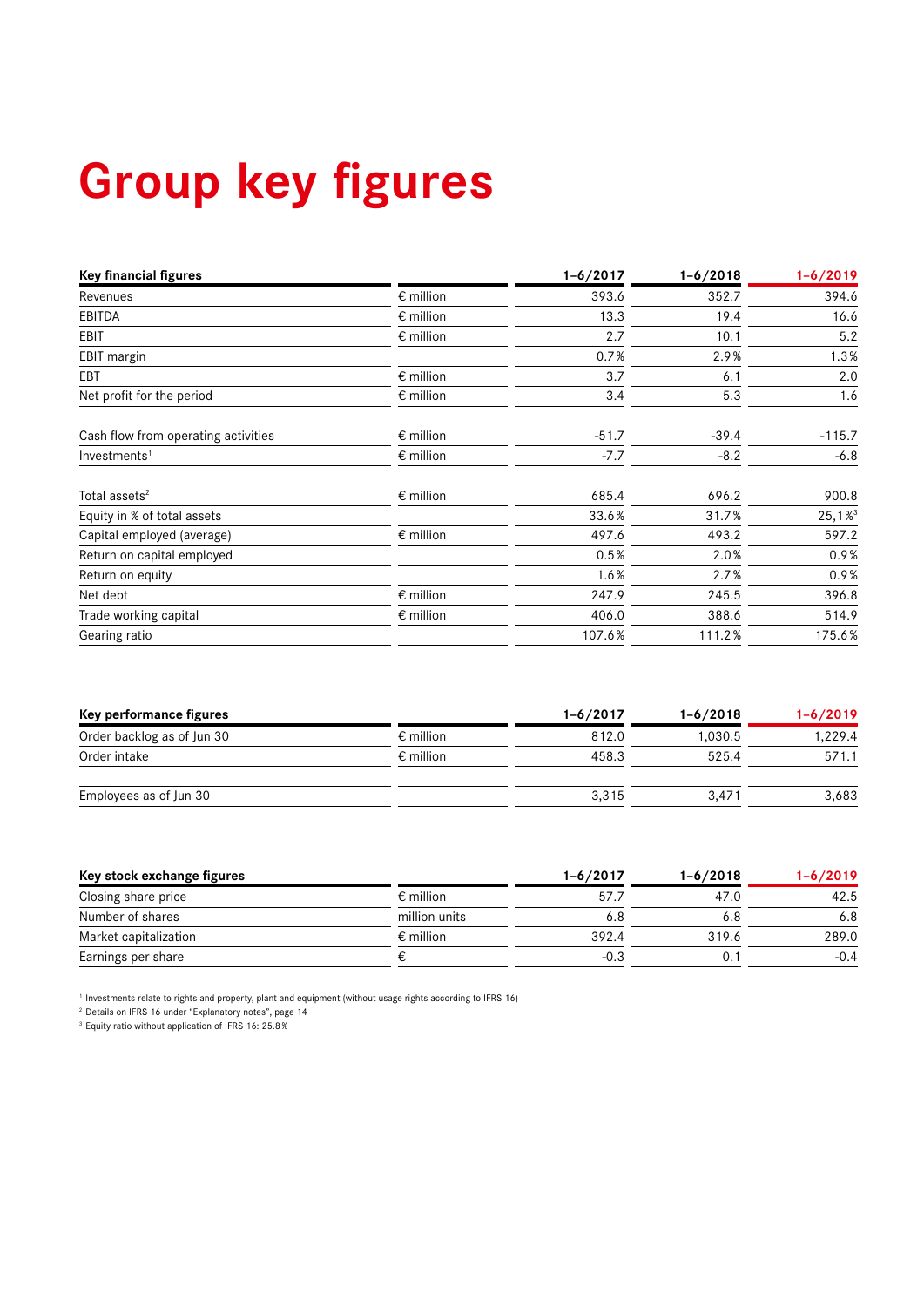# **Content**

# **INTERIM GROUP MANAGEMENT REPORT**

# **INTERIM CONSOLIDATED FINANCIAL STATEMENTS**

- Consolidated statement of financial position
- Consolidated income statement
- Presentation of the consolidated statement of comprehensive income
- Changes in consolidated equity
- Consolidated statement of cash flows
- Segment reporting
- Explanatory notes

# **STATEMENT OF ALL LEGAL REPRESENTATIVES**

# **22 CONTACT AND FINANCIAL CALENDAR**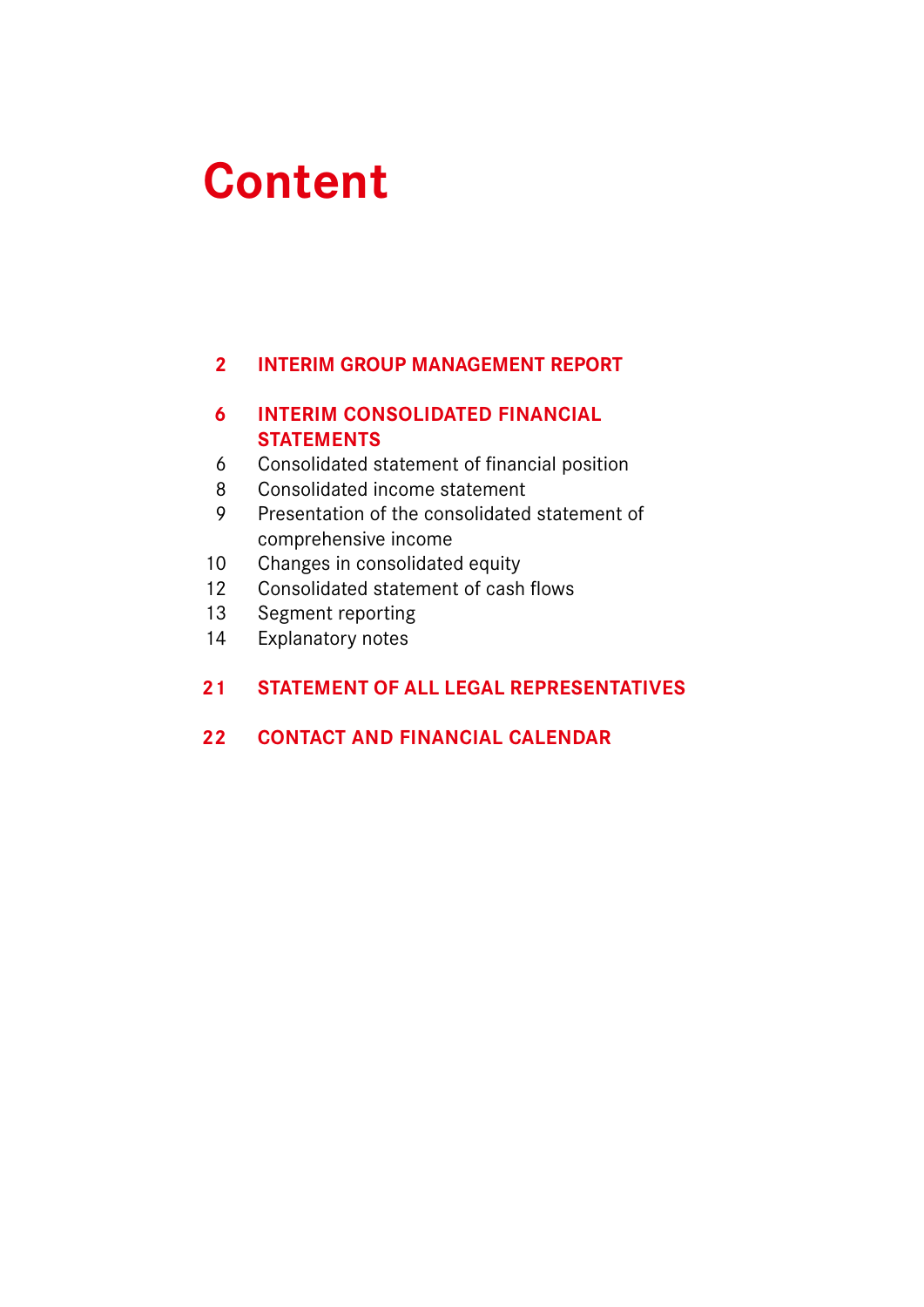# **Interim Group management report**

# **ECONOMIC ENVIRONMENT**

Global economic growth continued to lose momentum in the first half of 2019. The International Monetary Fund (IMF) is revising its forecast of this year's global economic growth and reducing it from 3.3% to 3.2% in light of the most recent national publications on economy and inflation that indicate weaker than expected overall economic activity. The trade conflict between the US and China, the uncertainty surrounding Brexit and new geopolitical tensions – which could have an unfavorable impact on energy prices – are causing a particularly negative impact. At the same time, the forecast for 2020 was lowered from 3.6% to 3.5%. According to the IMF, multilateral political efforts are needed to put global growth back on a solid footing.

Against this backdrop, the global firefighting industry – a typical "follower" – is continuing to experience robust demand. This is particularly defined by countries with steady procurement. This year, North America, Europe and Asia should therefore see even stronger growth.

## **DEVELOPMENT OF REVENUES AND EARNINGS**

#### **Revenues**

The Rosenbauer Group generated revenues of  $\epsilon$  394.6 million in the first six months of 2019 (1–6/2018: € 352.7 million). In particular, deliveries to North America, Central Europe and Asia were higher, while the Middle East, North America and Stationary Fire Protection recorded declines.

Group revenues are currently divided across the sales areas as follows<sup>1</sup>: 33% in the CEEU area, 10% in the NISA area, 8% in the MENA area, 14% in the APAC area, 32% in the NOMA area, and 3% in the Stationary Fire Protection segment.

As shown from past experience, the first six months of the year are characterized by the build-up of inventories and a comparatively lower result, because the majority of vehicle deliveries are made in the second half of the year.

#### **Result of operations**

At € 5.2 million, EBIT for the first six months of 2019 was well below the corresponding figure from the previous year (1–6/2018: € 10.1 million). This was due to higher expenses for staff and materials that anticipate the planned increase in output in the second half of the year and a "short" June, which had fewer working days in production than in the previous year.

Consolidated EBT for the reporting period therefore amounted to € 2 million (1–6/2018: € 6.1 million).

# **ORDERS**

Incoming orders developed extremely dynamically in the first six months at € 571.1 million (1–6/2018: € 525.4 million). By far the strongest year-on-year growth was reported in the Central and Eastern Europe sales area.

The order backlog was € 1,229.4 million (1–6/2018: € 1,030.5 million). This order backlog gives the Rosenbauer Group a satisfactory level of capacity utilization at its production facilities and good visibility for the second half of the year.

<sup>1</sup> CEEU: Central and Eastern Europe; NISA: Northern Europe, Iberia, South America and Africa; MENA: Middle East and North Africa; APAC: Asia-Pacific, Australia, China; NOMA: North and Middle America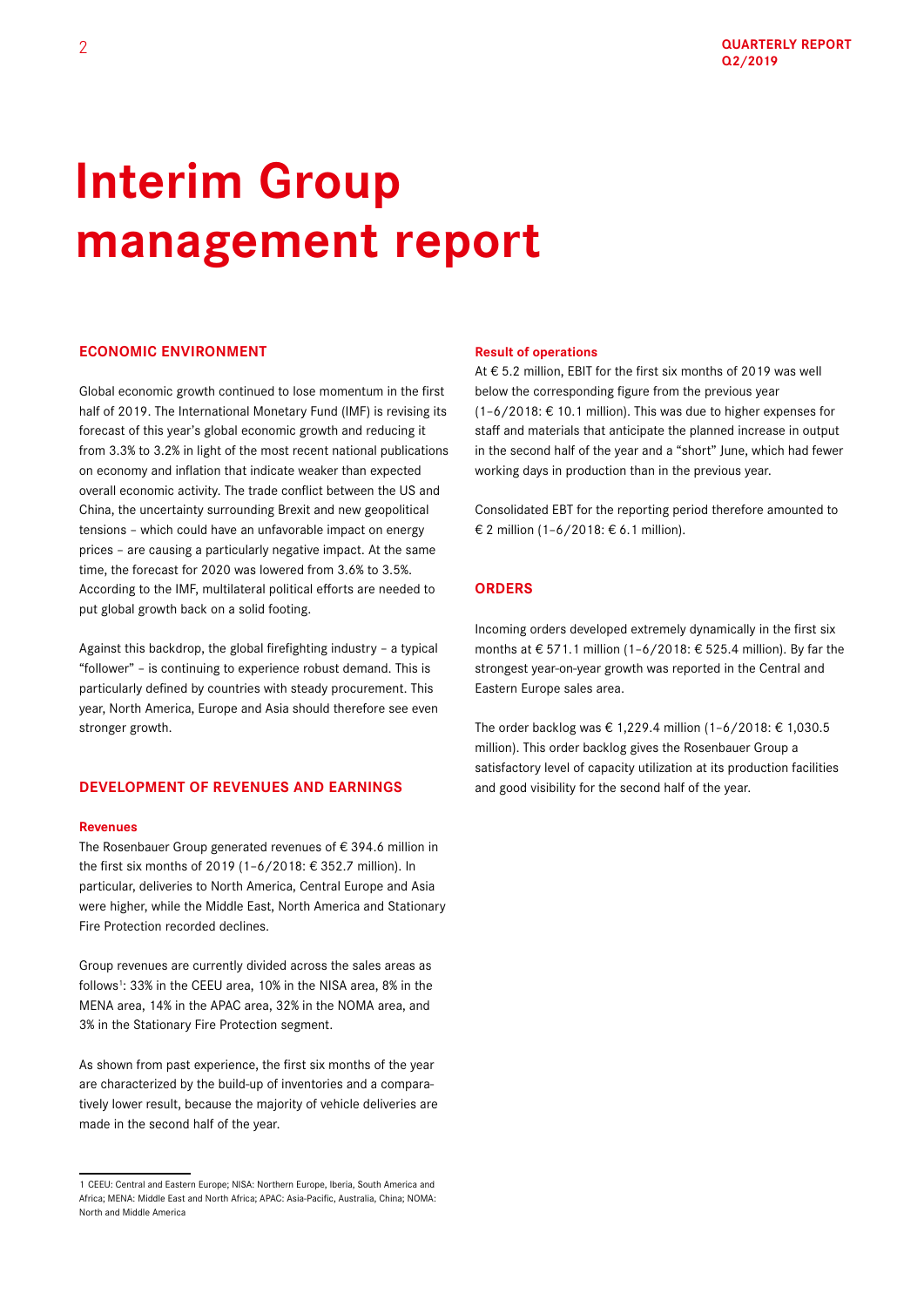# **SEGMENT DEVELOPMENT**

In line with the organizational structure, segment reporting is presented based on the five defined areas or sales regions: the CEEU area (Central and Eastern Europe), the NISA area (Northern Europe, Iberia, South America and Africa), the MENA area (Middle East and North Africa), the APAC area (Asia, Pacific, Australia, China), and the NOMA area (North and Middle America). In addition to this geographical structure, the SFP (Stationary Fire Protection) segment is shown as a further segment in internal reporting.

#### **CEEU area segment**

The CEEU area comprises most countries of Central and Eastern Europe, with the D-A-CH region (Germany, Austria, Switzerland) as its historic domestic market, as well as the Baltics.

The CEEU area includes the Group companies Rosenbauer International and Rosenbauer Österreich in Leonding, Rosenbauer Deutschland in Luckenwalde, Rosenbauer Karlsruhe (Germany), Rosenbauer Slovenia in Radgona, Rosenbauer Rovereto (Italy) and Rosenbauer Schweiz in Oberglatt (Switzerland). The plants produce products for sale in CEEU, but also deliver products to all other areas. Since mid-2018, Rosenbauer has also been present in Poland with its own sales and service company.

#### Business development

Revenues in the CEEU area segment rose to € 131.0 million in the period under review after  $\epsilon$  111.2 million in the same period of the previous year. EBIT fell to € 4.0 million (1–6/2018:  $\epsilon$  5.5 million) due to an unfavorable product mix.

#### **NISA area segment**

The NISA area comprises Western European countries from the North Cape to Gibraltar and almost all African and South American nations.

The NISA area includes the Group companies Rosenbauer Española in Madrid (Spain), Rosenbauer South Africa in Johannesburg (South Africa), Service 18 in Chambéry (France) and Rosenbauer UK in Meltham (UK).

#### Business development

In the reporting period, revenues of the NISA area segment were significantly lower than in the comparative period of the previous year at € 38.4 million (1–6/2018: € 40.8 million). EBIT was still negative at € -0.5 million (1–6/2018: € -1.1 million) in the period under review.

#### **MENA area segment**

The MENA area comprises the countries in the Middle East and North Africa.

The sales area includes Rosenbauer Saudi Arabia in Riyadh (Saudi Arabia) including the King Abdullah Economic City (KAEC) production site and a number of service locations.

#### Business development

The MENA area segment posted lower revenues year-on-year at € 29.8 million (1–6/2018: € 43.5 million). Lower capacity utilization led to insufficient coverage of fixed costs. EBIT was negative at €-2.3 million in the reporting period  $(1-6/2018)$ :  $€$  2.4 million).

#### **APAC area segment**

The APAC area comprises the entire Asia-Pacific region, Russia, Turkey, India and China.

The APAC area includes the Group companies S.K. Rosenbauer in Singapore (Singapore) and Rosenbauer Australia, Brisbane, (Australia). There are further sales and service locations in China, Brunei, the Philippines and Hong Kong.

#### Business development

Revenues in the APAC area segment increased to € 56.0 million in the reporting period (1–6/2018: € 48.4 million). EBIT could be improved year-on-year to € 1.3 million (1–6/2018: € -0.2 million).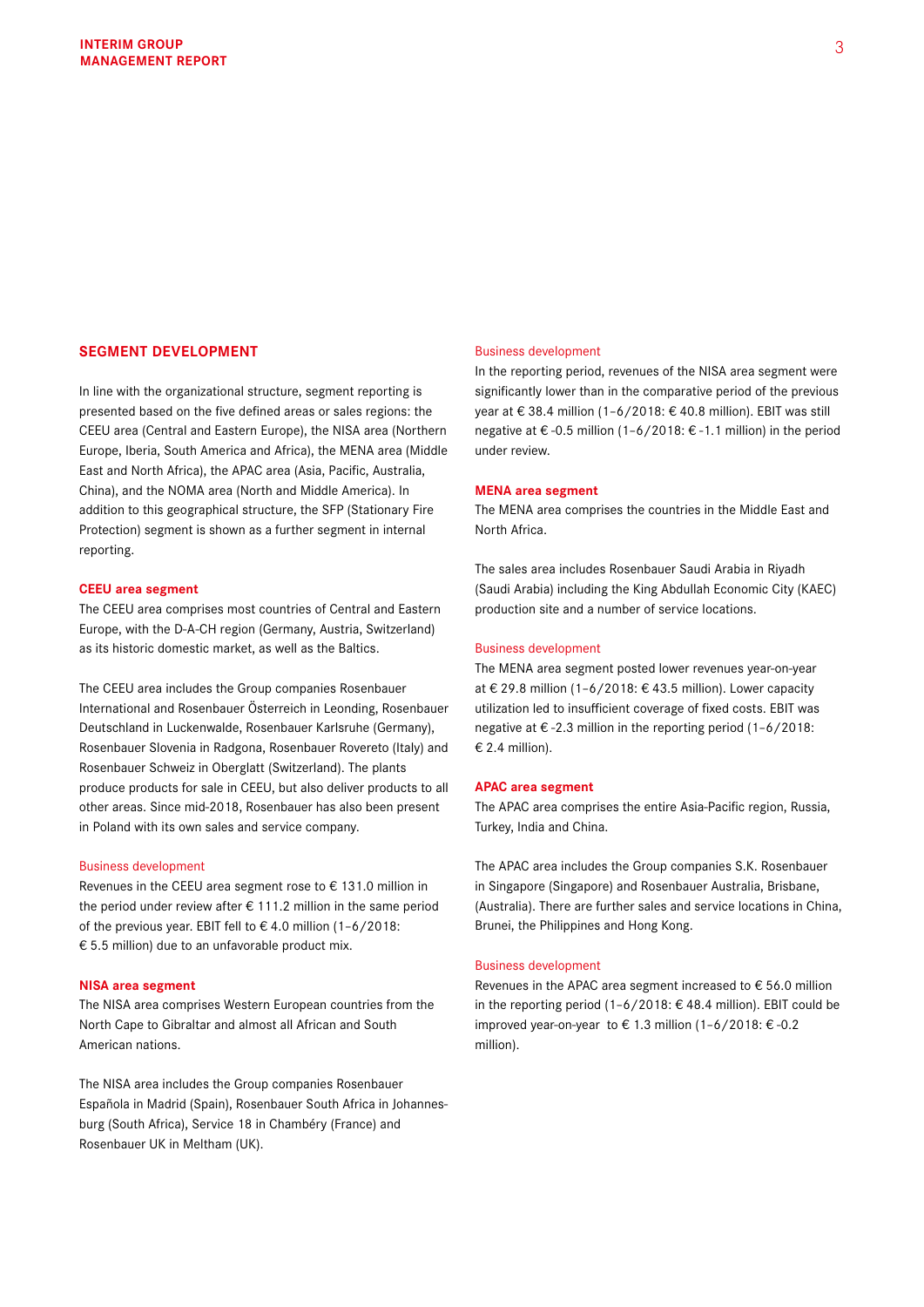#### **NOMA area segment**

The NOMA area comprises primarily the US, Canada, and countries in Central America, and the Caribbean.

In addition to the holding company Rosenbauer America, based in Lyons, the area also includes the production companies Rosenbauer Minnesota and Rosenbauer Motors, also in Wyoming (Minnesota), Rosenbauer South Dakota in Lyons (South Dakota) and Rosenbauer Aerials in Fremont (Nebraska).

#### Business development

Revenues in the NOMA area segment increased to  $\epsilon$  128.7 million in the first six months of this year (1-6/2018: €97.5) million). At the same time, EBIT was at previous year's level at € 4.6 million.

#### **Stationary Fire Protection (SFP) segment**

Stationary Fire Protection handles the planning, installation, and maintenance of stationary firefighting and alarm systems. The segment is being cultivated by the two Group companies Rosenbauer Brandschutz in Leonding and Rosenbauer Brandschutz Deutschland in Mogendorf (Germany). Rosenbauer is therefore a full-service supplier in this field as well.

#### Business development

Revenues in the SFP segment fell to € 10.7 million in the first half year of 2019 after € 11.3 million in the same period of the previous year. Segment EBIT was negative in the reporting period at € -1.8 million (1–6/2018: € -1.1 million) due to insufficient coverage of fixed costs and more intensive sales activities.

### **FINANCIAL AND NET ASSETS POSITION**

For reasons specific to the industry, the structure of the Rosenbauer Group's statement of financial position as of the end of the first half year is characterized by high trade working capital. Total assets increased to € 900.8 million by period comparison (June 30, 2018: € 696.2 million), which can be attributed in particular to the higher current assets compared with the balance sheet date of December 31, 2018. The first-time application of IFRS 16 contributed to an extension of the balance sheet total in the amount of  $\epsilon$  24.7 million.

The major changes result from inventories and current receivables. Inventories increased to € 466.1 million (June 30, 2018: € 328.6 million). The current receivables were above the previous year's level at € 207.3 million (June 30, 2018: € 160.2 million).

The Group's net debt (the net amount of interest-bearing liabilities less cash and cash equivalents and securities)

increased year-on-year to € 396.8 million (June 30, 2018: € 245.5 million).

Owing to the high level of trade working capital – due to in increase in inventories – the intra-year cash flow from operating activities was still negative at € -115.7 million (1–6/2018: € -39.4 million). An improvement in the cash flow from operating activities is expected by the end of the year.

## **INVESTMENTS**

Capital expenditure amounted to  $\epsilon$  6.8 million in the reporting period (1-6/2018:  $\in$  8.2 million). The completion of ongoing investment projects is particularly important. Above all, this includes for example the modernization of Plant I in Leonding, which is undergoing reorganization with a view to increasing efficiency and profitability, as well as the complete robotization of the welding of aerials at the Karlsruhe location.

## **OUTLOOK**

The IMF recently again reduced its global growth forecast. International trade conflicts, Brexit and geopolitical tensions are slowing trade. Next year, growth should therefore stabilize and the global economy should be able to move up again by 3.5%.

As shown from past experience, the firefighting industry follows the general economy at a delay of several months. Demand is robust and, not least thanks to full order books, the sector is holding its ground despite slowing economic growth. A consistently vital international project landscape should also support further market growth and prolong the successful development of the sector. In particular North America, Europe and Asia should expand their volume.

Against this background, the Rosenbauer Executive Board believes that the company is still within the target corridor and is anticipating revenues above € 950 million and an EBIT margin of approximately 5.5% for 2019 as a whole.

# **SIGNIFICANT EVENTS AFTER THE END OF THE REPORTING PERIOD**

By the time of the preparation of this report, there have been no events of particular significance to the Group that would have altered its net assets, financial position, or result of operations since the end of the reporting period.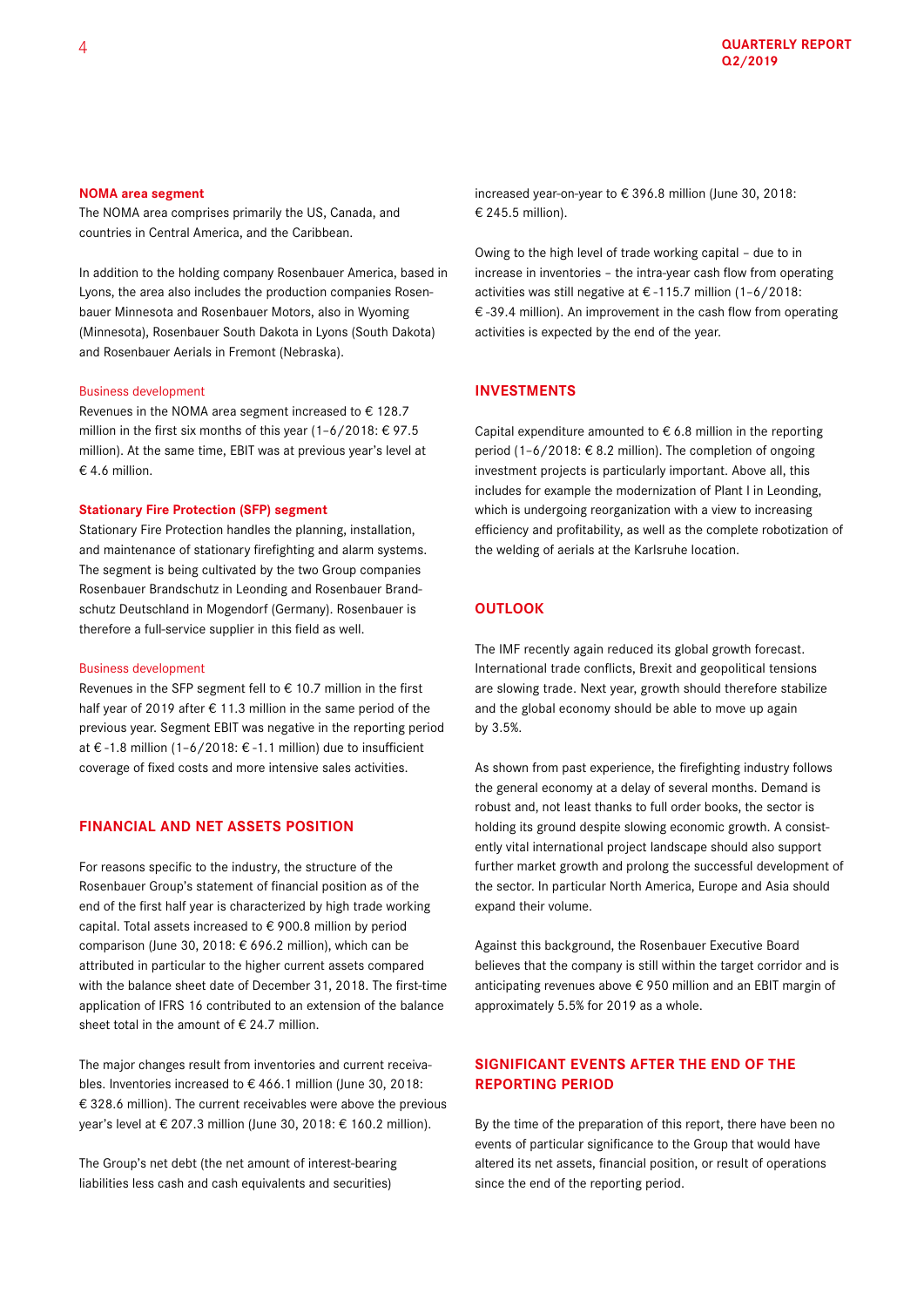# **MATERIAL RISKS AND UNCERTAINTIES IN THE REMAINING MONTHS OF THE FINANCIAL YEAR AND RISK MANAGEMENT**

Rosenbauer is exposed to various risks in its business activities. The ongoing identification, appraisal and controlling of these risks are an integral part of the management, planning and controlling process. The risk management system builds on the organizational, reporting and leadership structures in place within the Group and supplements these with specific elements needed for proper risk assessment. A detailed presentation of the opportunities and risks faced by the Group can be found in the 2018 annual report.

#### **Sector and company-specific risks**

Risks to the fire safety business arising from changes in overall political or legal conditions are very difficult to protect against. However, given that most customers operate in the public sector, it is rare that they cancel orders. Political crises and embargoes can temporarily limit access to certain markets.

#### **Operating risks**

Manufacturing activities necessitate a thorough examination of risks along the entire value chain. In view of today's ever-shorter innovation cycles, research and development work is becoming increasingly significant. The potential production risks are monitored on an ongoing basis using a series of key performance indicators (productivity, assembly and throughput times, production numbers, quality, costs, etc.).

In addition to local performance indicators, the central controlling element in vehicle manufacturing operations is "concurrent costing", whereby variance analysis is used to monitor the production costs of every single order. To even out changes in capacity utilization at individual locations, Rosenbauer's manufacturing processes operate on a Group-wide basis and the company also outsources construction contracts to external partners. This limits the risk of the underutilization of production capacity in the event of a significant market decline.

#### **Legal risks**

Rosenbauer International AG and its subsidiaries face legal proceedings in the context of their business activities.

A civil suit was brought against Rosenbauer International AG in 2017. Appropriate provisions were recognized as of December 31, 2017, whereby the present proceedings have not yet been concluded.

Rosenbauer International AG was sued in the second half of 2017 regarding an order placed by the Croatian Ministry of the Interior in 2003. The outcome of the investigations is not known at this time, hence no accounting measures have been taken.

Irregularities were detected in the process of preparing the 2017 annual financial statements of Rosenbauer Deutschland GmbH. The investigations initiated in this context were concluded by the end of 2018. The assertion of claims has been initiated at the civil courts. There were some settlements reached with two parties in order to help repair the damage.

#### **Financial risks**

The international nature of the Group's activities gives rise to interest and currency-related risks that are hedged by the use of suitable instruments. A financial and treasury policy that applies throughout the Group stipulates which instruments are permitted. Operating risks are hedged with derivative financial instruments such as interest rate swaps, FX forwards and FX options. These transactions are conducted solely to hedge risks and not for the purposes of trading or speculation.

#### **Assessment of overall risk**

Rosenbauer feels that it is well positioned to meet the demands made on it by its customers, the market, the economic environment and international competition. Based on the analysis of currently discernible risks, there are no indications of any risks that – either singly or in conjunction with other risks – might jeopardize the Group's continued existence. This applies both to the results of past business activity and to activities that are planned or have already been initiated.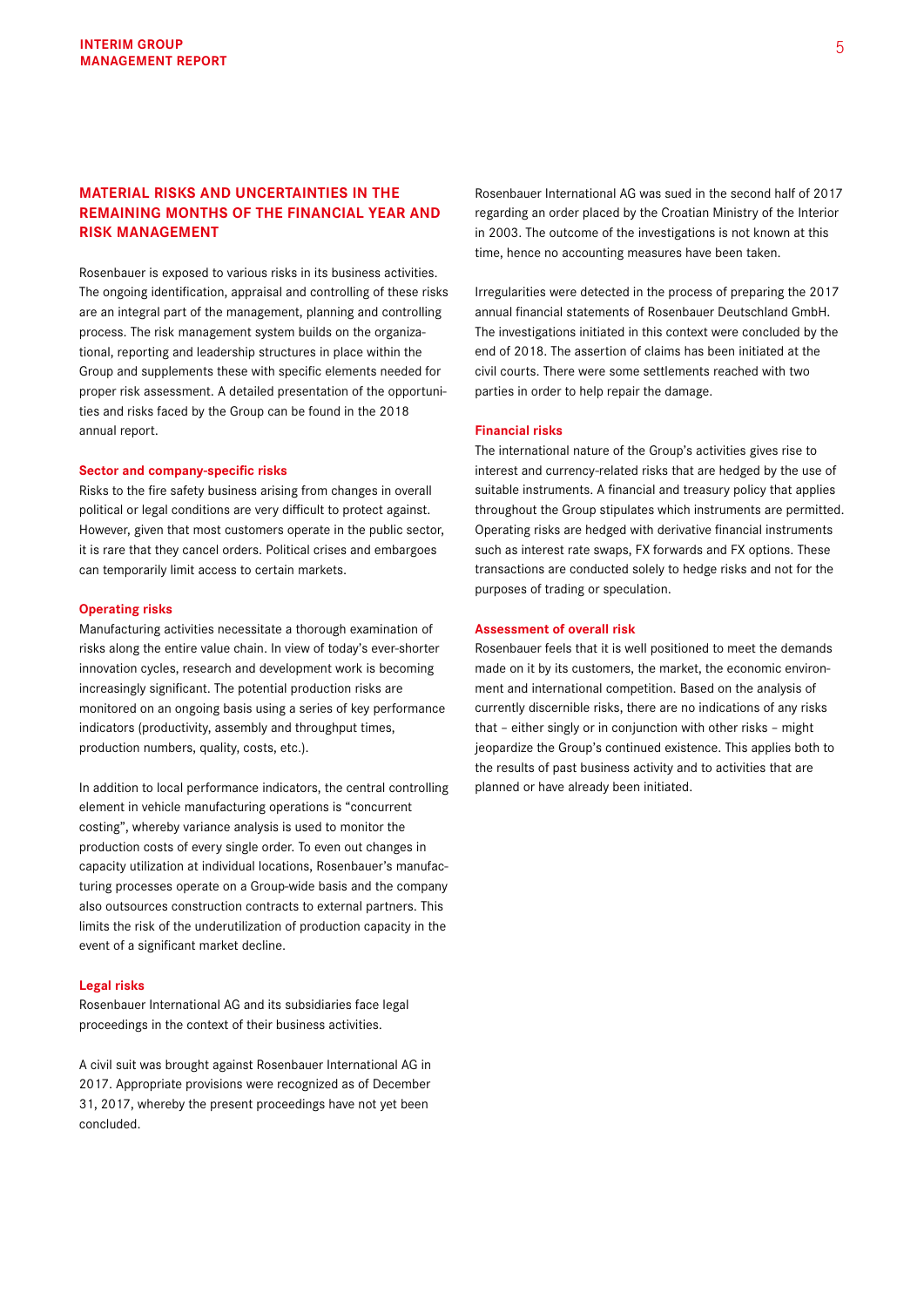# **Interim consolidated financial statements**

# **CONSOLIDATED STATEMENT OF FINANCIAL POSITION**

|    | <b>ASSETS</b> (in $\epsilon$ thousand)                                  | Jun. 30, 2018 | Dec. 31, 2018 | Jun. 30, 2019 |
|----|-------------------------------------------------------------------------|---------------|---------------|---------------|
|    | A. Non-current assets                                                   |               |               |               |
|    | Property, plant and equipment<br>۱.                                     | 147,001.5     | 147,266.5     | 147,040.6     |
|    | Intangible assets<br>Ш.                                                 | 27,289.3      | 26,169.6      | 25,537.4      |
|    | Right-of-use assets<br>III.                                             | 0.0           | 0.0           | 24,698.4      |
|    | IV. Securities                                                          | 774.7         | 735.9         | 729.7         |
|    | Investments in companies accounted for using the<br>V.<br>equity method | 6,052.2       | 5,558.7       | 5,634.1       |
|    | VI. Receivables and other assets                                        | 104.1         | 0.0           | 0.0           |
|    | VII. Deferred tax assets                                                | 5,660.4       | 5,529.7       | 7,467.8       |
|    |                                                                         | 186,882.2     | 185,260.4     | 211,108.0     |
| В. | <b>Current assets</b>                                                   |               |               |               |
|    | Inventories<br>٠.                                                       | 328,628.4     | 368,139.1     | 466,110.0     |
|    | Receivables and other assets<br>Ш.                                      | 160,166.6     | 202,808.9     | 207,289.0     |
|    | Income-tax receivables<br>III.                                          | 127.4         | 698.2         | 69.8          |
|    | IV. Cash and cash equivalents                                           | 20,390.3      | 25,348.9      | 16,241.0      |
|    |                                                                         | 509,312.7     | 596,995.1     | 689,709.8     |

| Total<br>I ACCETC<br>65 E 6 | 194 <sup>c</sup><br>607<br>$ -$<br>. | 782.255.5<br>JJ.u<br>. | onr<br>. .<br>___ |
|-----------------------------|--------------------------------------|------------------------|-------------------|
|                             |                                      |                        |                   |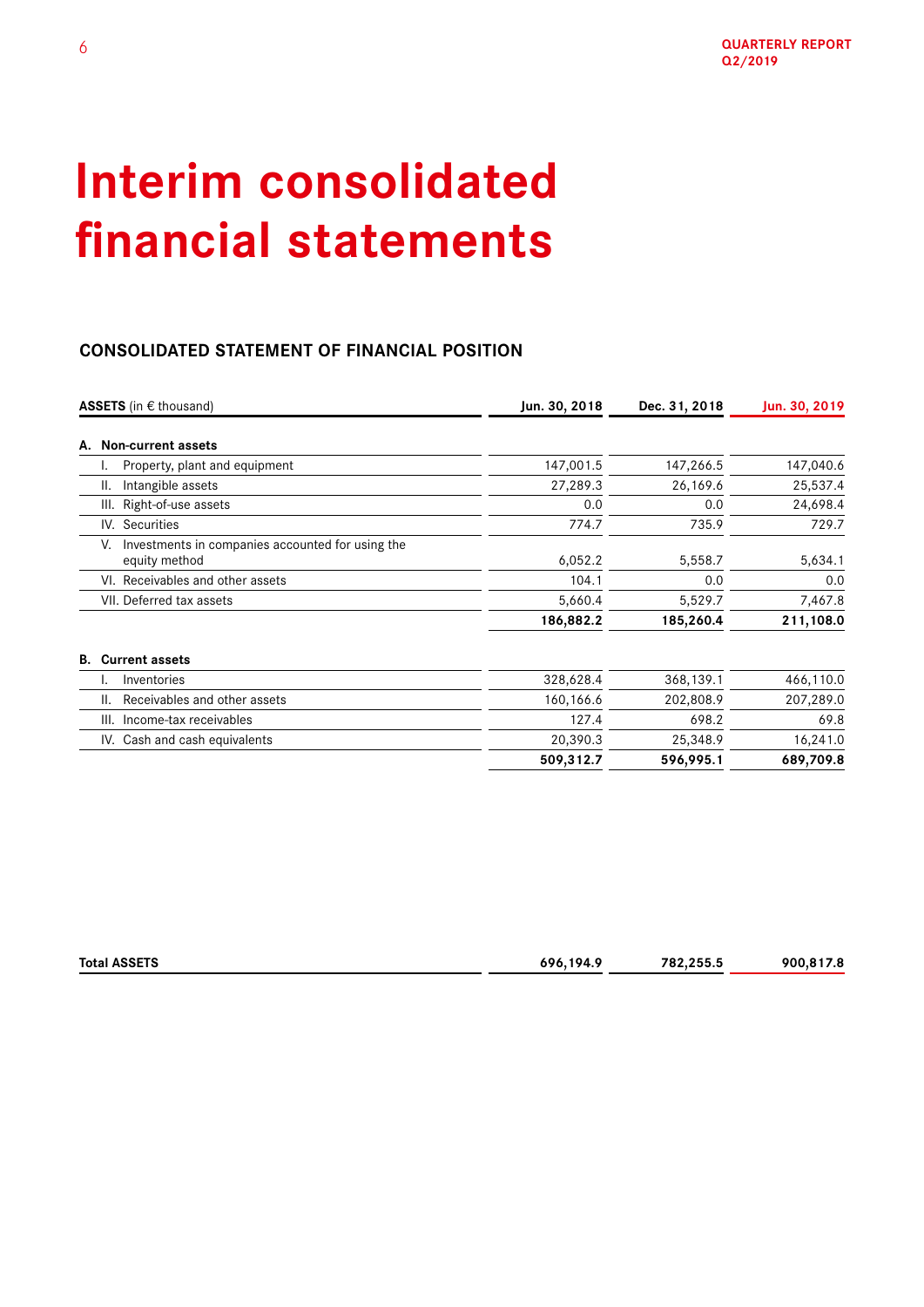|           | <b>EQUITY AND LIABILITIES</b> (in € thousand)             | Jun. 30, 2018 | Dec. 31, 2018 | Jun. 30, 2019 |
|-----------|-----------------------------------------------------------|---------------|---------------|---------------|
| A. Equity |                                                           |               |               |               |
|           | Share capital                                             | 13,600.0      | 13,600.0      | 13,600.0      |
| Ш.        | Capital reserves                                          | 23,703.4      | 23,703.4      | 23,703.4      |
| III.      | Other reserves                                            | $-6,697.6$    | $-8,698.6$    | $-8,529.2$    |
|           | IV. Accumulated results                                   | 162,667.2     | 179,956.7     | 168,527.5     |
|           | Equity attributable to shareholders of the parent company | 193,273.0     | 208,561.5     | 197,301.7     |
| V.        | Non-controlling interests                                 | 27,379.8      | 28,500.0      | 28,645.4      |
|           | <b>Total equity</b>                                       | 220,652.8     | 237,061.5     | 225,947.1     |
|           | <b>B.</b> Non-current liabilities                         |               |               |               |
|           | Non-current interest-bearing liabilities                  | 107,725.9     | 92,178.5      | 309,983.9     |
| II.       | Other non-current liabilities                             | 1.340.4       | 3,713.0       | 1,489.5       |
| III.      | Non-current provisions                                    | 31.709.0      | 32,019.5      | 32,389.6      |
|           | IV. Deferred tax liabilities                              | 1,437.5       | 1,552.2       | 1,493.2       |
|           |                                                           | 142,212.8     | 129,463.2     | 345,356.2     |
|           | <b>C.</b> Current liabilities                             |               |               |               |
|           | Current interest-bearing liabilities                      | 158,899.9     | 165,392.0     | 103,790.0     |
| Ш.        | Advance payments received                                 | 25,734.6      | 0.0           | 0.0           |
|           | III. Contract liabilities                                 | 0.0           | 106,942.1     | 97,007.4      |
|           | IV. Trade payables                                        | 56,892.5      | 44,043.4      | 38,724.3      |
| V.        | Other current liabilities                                 | 66,711.9      | 70,074.6      | 68,476.8      |
|           | VI. Provisions for taxes                                  | 2,841.9       | 6,855.0       | 6,567.1       |
|           | VII. Other provisions                                     | 22,248.5      | 22,423.7      | 14,948.9      |
|           |                                                           | 333,329.3     | 415,730.8     | 329,514.5     |
|           | <b>Total EQUITY AND LIABILITIES</b>                       | 696,194.9     | 782,255.5     | 900,817.8     |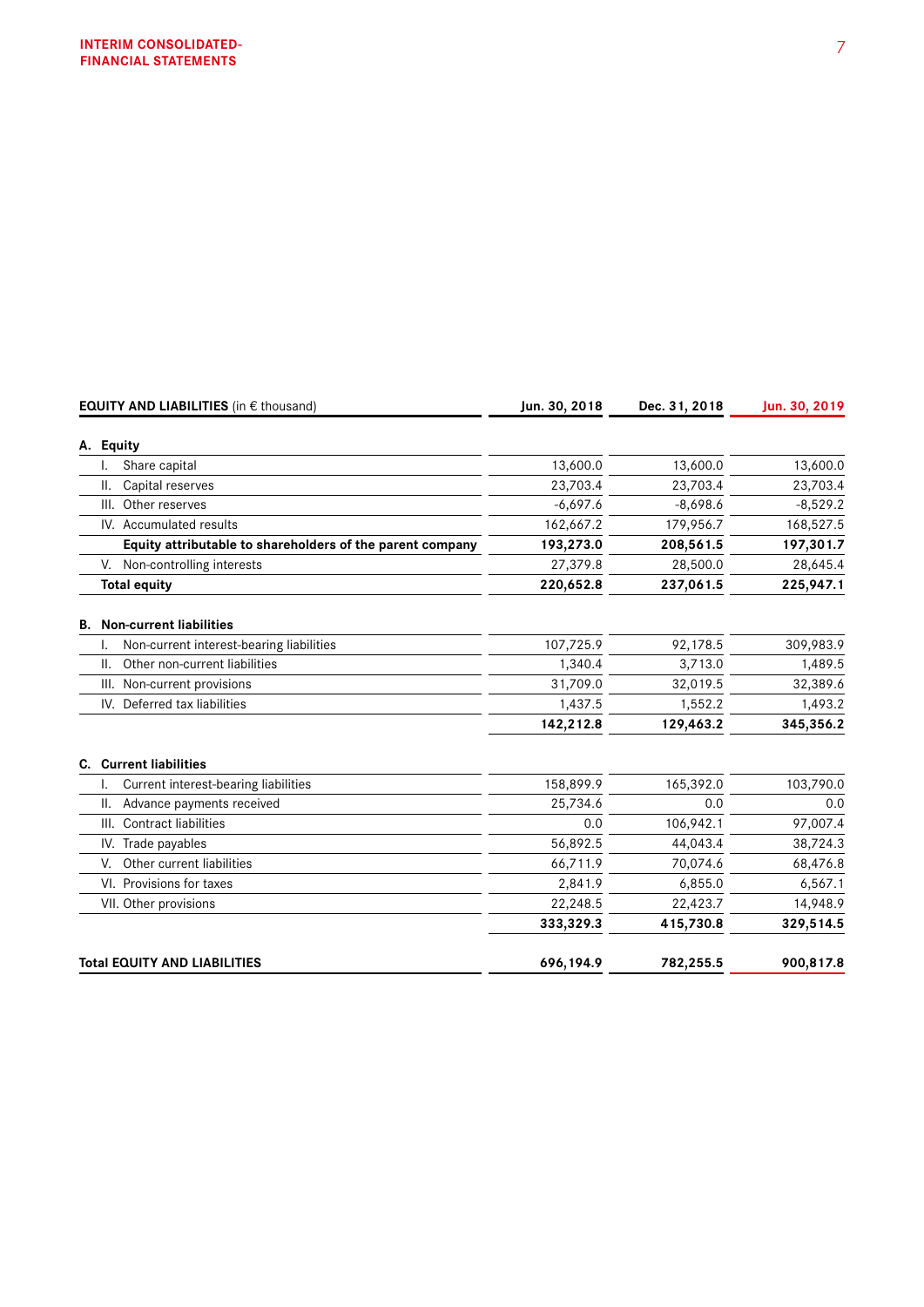# **CONSOLIDATED INCOME STATEMENT**

| in € thousand                                                                                             | $1 - 6/2018$         | $1 - 6/2019$         | $4 - 6 / 2018$     | $4 - 6 / 2019$    |  |
|-----------------------------------------------------------------------------------------------------------|----------------------|----------------------|--------------------|-------------------|--|
|                                                                                                           |                      |                      |                    |                   |  |
| Revenues<br>2.<br>Other income                                                                            | 352,721.8<br>2,639.8 | 394,613.9<br>1,252.2 | 190,343.9<br>918.0 | 218,826.6<br>71.0 |  |
|                                                                                                           |                      |                      |                    |                   |  |
| Change in inventory of finished goods and work in progress<br>3.                                          | 71,585.9             | 58,956.1             | 29,779.5           | 21,157.2          |  |
| Capitalized development costs<br>4.                                                                       | 562.0                | 1,742.0              | 316.6              | 749.7             |  |
| Costs of goods sold<br>5.                                                                                 | $-257,608.7$         | $-270,050.6$         | $-131,800.2$       | $-145,554.3$      |  |
| Staff costs<br>6.                                                                                         | $-105,664.2$         | $-117,904.2$         | $-52,804.6$        | $-59,236.7$       |  |
| Depreciation and amortization expense on property, plant and<br>7.<br>equipment and intangible assets     | $-9,295.4$           | $-11,390.8$          | $-4,707.2$         | $-6,800.2$        |  |
| 8. Impairment losses on property, plant and equipment and<br>intangible assets                            | 0.0                  | 0.0                  | 0.0                | 0.0               |  |
| 9. Other expenses                                                                                         | $-44,862.5$          | $-51,975.0$          | $-23,092.1$        | $-26,046.8$       |  |
| 10. Operating result (EBIT) before share in results of companies<br>accounted for using the equity method | 10,078.7             | 5,243.6              | 8,953.9            | 3,166.5           |  |
|                                                                                                           |                      |                      |                    |                   |  |
| 11. Financing expenses                                                                                    | $-4,529.1$           | $-3,077.3$           | $-3,329.3$         | $-1,497.4$        |  |
| 12. Financing income                                                                                      | 936.6                | 183.3                | $-341.2$           | 98.2              |  |
| 13. Share in results of companies accounted for using the equity method                                   | $-373.8$             | $-358.9$             | $-76.8$            | $-504.6$          |  |
| 14. Profit before income tax (EBT)                                                                        | 6,112.4              | 1,990.7              | 5,206.6            | 1,262.7           |  |
| 15. Income tax                                                                                            | $-788.1$             | $-391.5$             | $-672.8$           | $-245.9$          |  |
| 16. Net profit for the period                                                                             | 5,324.3              | 1,599.2              | 4,533.8            | 1,016.8           |  |
| thereof                                                                                                   |                      |                      |                    |                   |  |
| Non-controlling interests                                                                                 | 4,346.9              | 4,528.4              | 1,724.0            | 2,192.4           |  |
| Shareholders of parent company                                                                            | 977.4                | $-2,929.2$           | 2,809.8            | $-1, 175.6$       |  |
| Average number of shares outstanding                                                                      | 6,800,000            | 6,800,000            | 6,800,000          | 6,800,000         |  |
| Basic earnings per share                                                                                  | 0.14                 | $-0.43$              | 0.41               | $-0.17$           |  |
| Diluted earnings per share                                                                                | 0.14                 | $-0.43$              | 0.41               | $-0.17$           |  |
|                                                                                                           |                      |                      |                    |                   |  |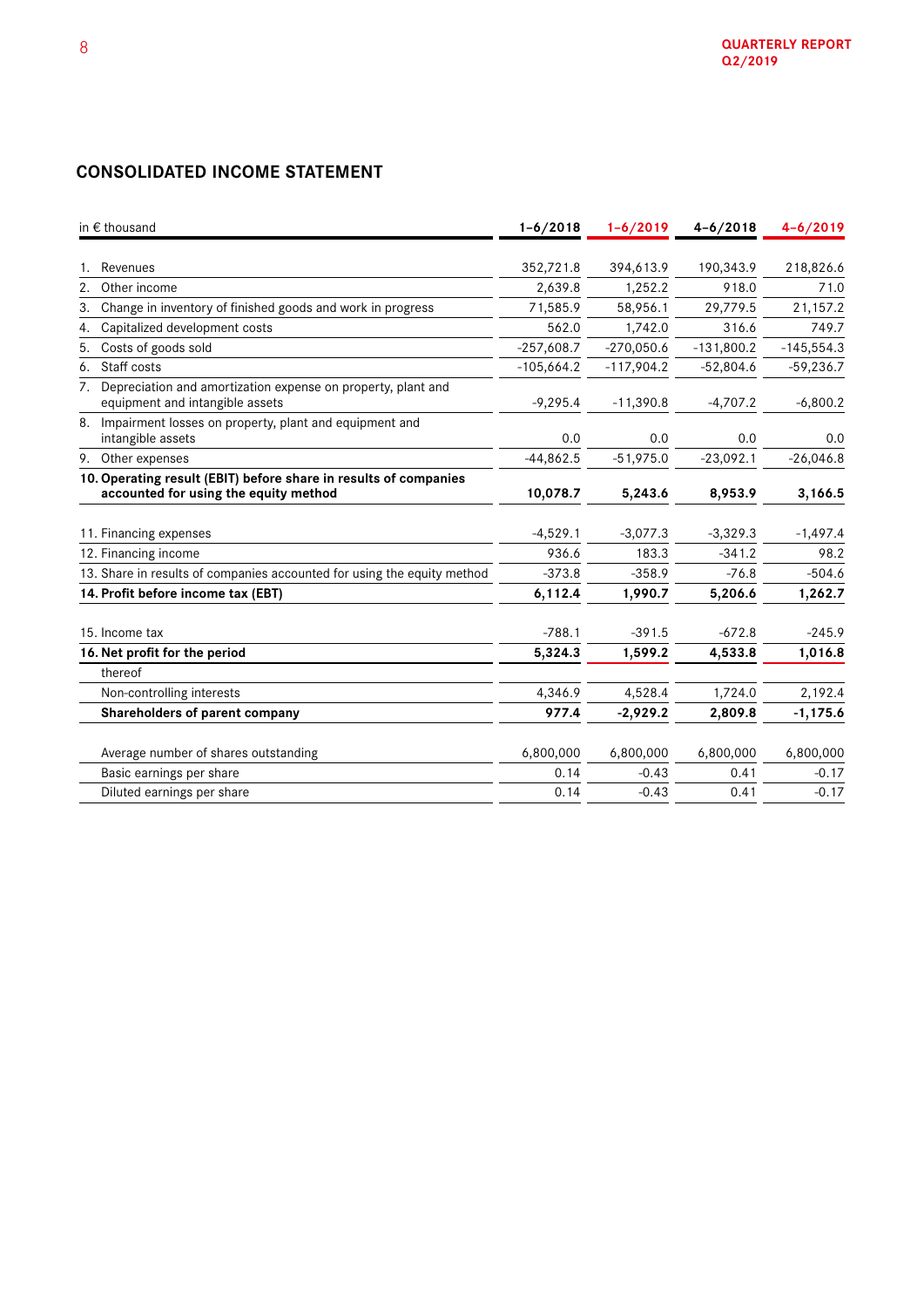# **PRESENTATION OF THE CONSOLIDATED STATEMENT OF COMPREHENSIVE INCOME**

| in $\epsilon$ thousand                                                                                                       | $1 - 6/2018$ | $1 - 6/2019$ | $4 - 6 / 2018$ | $4 - 6 / 2019$ |
|------------------------------------------------------------------------------------------------------------------------------|--------------|--------------|----------------|----------------|
| Net profit for the period                                                                                                    | 5,324.3      | 1,599.2      | 4,533.8        | 1,016.8        |
| Restatements as required by IAS 19                                                                                           | $-41.1$      | $-33.9$      | $-20.6$        | $-17.0$        |
| thereof deferred taxes                                                                                                       | 10.3         | 8.5          | 5.2            | 4.3            |
| Total changes in value recognized in equity that cannot be<br>subsequently reclassified into profit or loss                  | $-30.8$      | $-25.4$      | $-15.4$        | $-12.7$        |
| Gains/losses from foreign currency translation                                                                               | 1,714.7      | 444.4        | 3,288.2        | $-822.9$       |
| Gains/losses from foreign currency translation of companies accounted<br>for using the equity method                         | $-252.6$     | 434.1        | $-154.9$       | 44.2           |
| Gains/losses from available-for-sale-securities                                                                              |              |              |                |                |
| Change in unrealized gains/losses                                                                                            | 22.5         | 0.0          | 5.7            | 0.0            |
| thereof deferred tax                                                                                                         | $-5.6$       | 0.0          | $-1.4$         | 0.0            |
| Gains/losses from cash flow hedge                                                                                            |              |              |                |                |
| Change in unrealized gains/losses                                                                                            | $-1,762.6$   | $-1,999.2$   | $-1,938.2$     | 347.9          |
| thereof deferred tax                                                                                                         | 440.6        | 499.8        | 484.5          | $-87.0$        |
| Realized gains/losses                                                                                                        | $-6.3$       | 1,247.2      | 0.0            | 816.1          |
| thereof deferred tax                                                                                                         | 1.6          | $-311.8$     | 0.0            | $-204.0$       |
| Total changes in value recognized in equity subsequently<br>reclassified into profit or loss when certain conditions are met | 152.3        | 314.5        | 1,683.9        | 94.3           |
| Other comprehensive income                                                                                                   | 121.5        | 289.1        | 1,668.5        | 81.6           |
| Total comprehensive income after income taxes                                                                                | 5,445.8      | 1,888.3      | 6,202.3        | 1,098.4        |
| thereof:                                                                                                                     |              |              |                |                |
| Non-controlling interests                                                                                                    | 5,129.8      | 4,648.1      | 3,308.2        | 1,823.8        |
| Shareholders of parent company                                                                                               | 316.0        | $-2,759.8$   | 2,894.1        | $-725.4$       |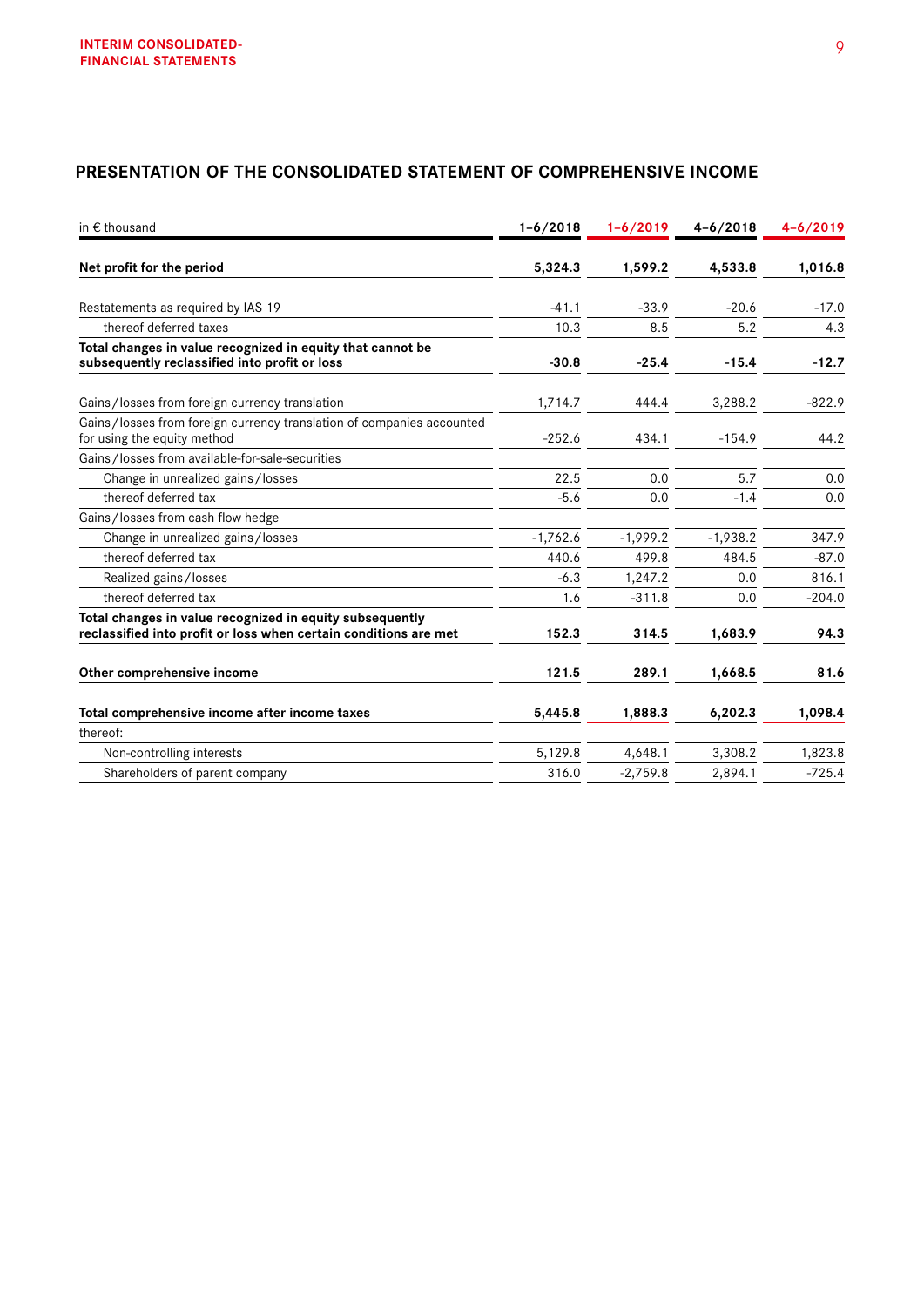# **CHANGES IN CONSOLIDATED EQUITY**

| Attributable to shareholders in the parent company |                        |                 |                       |                                              |
|----------------------------------------------------|------------------------|-----------------|-----------------------|----------------------------------------------|
| Other reserves                                     |                        |                 |                       |                                              |
| Share capital                                      | <b>Capital reserve</b> | <b>Currency</b> | <b>Restatement as</b> | Revaluation<br>reserve                       |
| 13,600.0                                           | 23,703.4               | 187.8           | $-6,199.6$            | 0.0                                          |
| 0.0                                                | 0.0                    | 758.8           | $-25.4$               | 0.0                                          |
| 0.0                                                | 0.0                    | 0.0             | 0.0                   | 0.0                                          |
| 0.0                                                | 0.0                    | 758.8           | $-25.4$               | 0.0                                          |
| 0.0                                                | 0.0                    | 0.0             | 0.0                   | 0.0                                          |
| 13,600.0                                           | 23,703.4               | 946.6           | $-6,225.0$            | 0.0                                          |
| 13,600.0                                           | 23,703.4               | 359.7           | $-6,619.8$            | 126.3                                        |
|                                                    |                        |                 |                       |                                              |
|                                                    |                        |                 |                       | 126.3                                        |
| 0.0                                                | 0.0                    | 679.2           | $-30.8$               | 16.9                                         |
| 0.0                                                | 0.0                    | 0.0             | 0.0                   | 0.0                                          |
| 0.0                                                | 0.0                    | 679.2           | $-30.8$               | 16.9                                         |
| 0.0                                                | 0.0                    | 0.0             | 0.0                   | 0.0                                          |
| 13,600.0                                           | 23,703.4               | 1,038.9         | $-6,650.6$            | 143.2                                        |
|                                                    | 13,600.0               | 23,703.4        | 359.7                 | translation required by IAS 19<br>$-6,619.8$ |

1 Since January 1, 2018, Rosenbauer has been applying the new standards IFRS 9 and IFRS 15 for the first time. For the transition to the new provisions, the modified, retrospective approach was selected in each case where the previous year's values were not adjusted. More details can be found in the Explanatory Notes.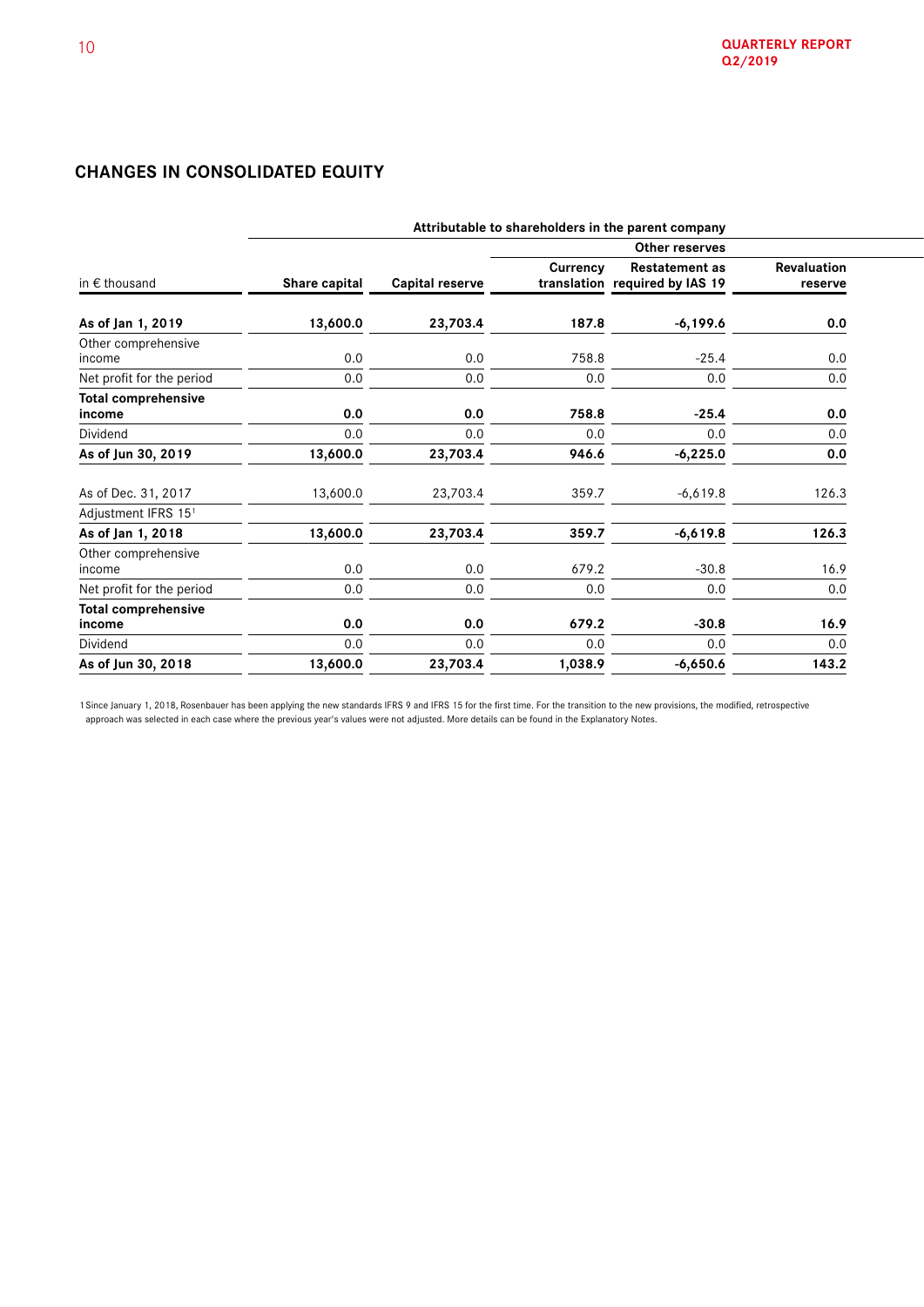| $-2,686.8$<br>179,956.7<br>208,561.5<br>28,500.0<br>$-564.0$<br>0.0<br>119.7<br>169.4<br>0.0<br>$-2,929.2$<br>$-2,929.2$<br>4,528.4<br>$-564.0$<br>$-2,929.2$<br>$-2,759.8$<br>4,648.1<br>0.0<br>$-8,500.0$<br>$-8,500.0$<br>$-4,502.7$<br>168,527.5<br>$-3,250.8$<br>197,301.7<br>28,645.4<br>30,977.8<br>97.6<br>176,960.9<br>208,228.1<br>$-8,471.1$<br>$-8,471.1$<br>$-2,620.0$<br>168,489.8<br>97.6<br>199,757.0<br>28,357.8<br>$-1,326.7$<br>0.0<br>$-661.4$<br>782.9<br>977.4<br>0.0<br>977.4<br>4,346.9<br>$-1,326.7$<br>977.4<br>316.0<br>5,129.8<br>0.0<br>$-6,107.8$<br>$-6,800.0$<br>$-6,800.0$<br>$-1,229.1$<br>162,667.2<br>193,273.0<br>27,379.8 | <b>Group equity</b> | Non-controlling<br>interests | Subtotal | Accumulated<br>results | <b>Hedging reserve</b> |
|-----------------------------------------------------------------------------------------------------------------------------------------------------------------------------------------------------------------------------------------------------------------------------------------------------------------------------------------------------------------------------------------------------------------------------------------------------------------------------------------------------------------------------------------------------------------------------------------------------------------------------------------------------------------|---------------------|------------------------------|----------|------------------------|------------------------|
|                                                                                                                                                                                                                                                                                                                                                                                                                                                                                                                                                                                                                                                                 | 237,061.5           |                              |          |                        |                        |
|                                                                                                                                                                                                                                                                                                                                                                                                                                                                                                                                                                                                                                                                 | 289.1               |                              |          |                        |                        |
|                                                                                                                                                                                                                                                                                                                                                                                                                                                                                                                                                                                                                                                                 | 1,599.2             |                              |          |                        |                        |
|                                                                                                                                                                                                                                                                                                                                                                                                                                                                                                                                                                                                                                                                 | 1,888.3             |                              |          |                        |                        |
|                                                                                                                                                                                                                                                                                                                                                                                                                                                                                                                                                                                                                                                                 | $-13,002.7$         |                              |          |                        |                        |
|                                                                                                                                                                                                                                                                                                                                                                                                                                                                                                                                                                                                                                                                 | 225,947.1           |                              |          |                        |                        |
|                                                                                                                                                                                                                                                                                                                                                                                                                                                                                                                                                                                                                                                                 | 239,205.9           |                              |          |                        |                        |
|                                                                                                                                                                                                                                                                                                                                                                                                                                                                                                                                                                                                                                                                 | $-11,091.1$         |                              |          |                        |                        |
|                                                                                                                                                                                                                                                                                                                                                                                                                                                                                                                                                                                                                                                                 | 228,114.8           |                              |          |                        |                        |
|                                                                                                                                                                                                                                                                                                                                                                                                                                                                                                                                                                                                                                                                 | 121.5               |                              |          |                        |                        |
|                                                                                                                                                                                                                                                                                                                                                                                                                                                                                                                                                                                                                                                                 | 5,324.3             |                              |          |                        |                        |
|                                                                                                                                                                                                                                                                                                                                                                                                                                                                                                                                                                                                                                                                 | 5,445.8             |                              |          |                        |                        |
|                                                                                                                                                                                                                                                                                                                                                                                                                                                                                                                                                                                                                                                                 | $-12,907.8$         |                              |          |                        |                        |
|                                                                                                                                                                                                                                                                                                                                                                                                                                                                                                                                                                                                                                                                 | 220,652.8           |                              |          |                        |                        |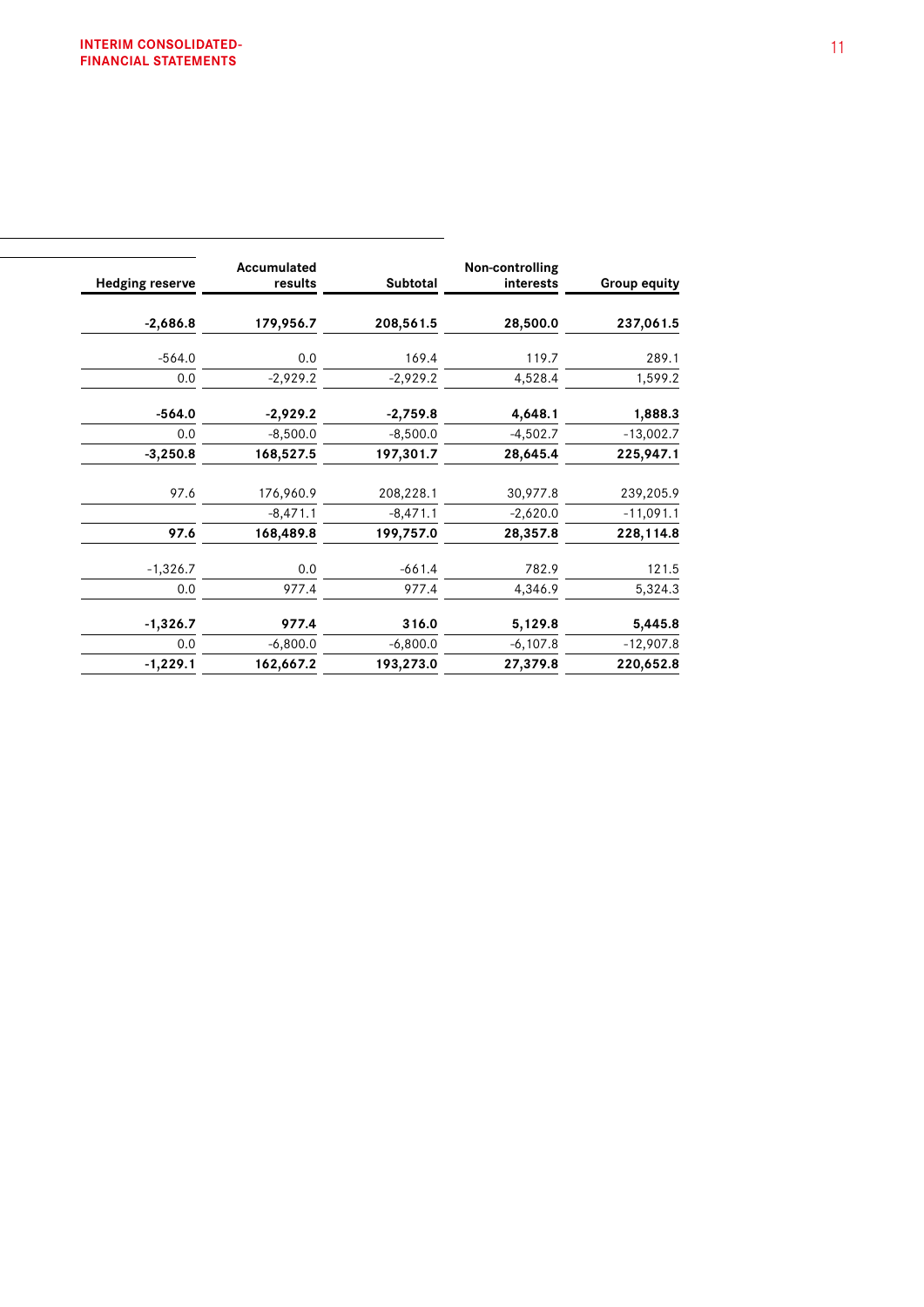# **CONSOLIDATED STATEMENT OF CASH FLOWS**

|        | in € thousand                                                               | $1 - 6/2018$ | $1 - 6/2019$ |  |
|--------|-----------------------------------------------------------------------------|--------------|--------------|--|
|        |                                                                             |              |              |  |
|        | Profit before income tax                                                    | 6,112.4      | 1,990.7      |  |
| $^{+}$ | Depreciation                                                                | 9,295.4      | 11,390.8     |  |
| $\pm$  | Gains/losses of companies accounted for using the equity method             | 373.8        | 358.9        |  |
| $^{+}$ | Interest expenses                                                           | 4,335.7      | 2,653.7      |  |
|        | Interest and securities income                                              | $-936.6$     | $-183.3$     |  |
| $\pm$  | Unrealized gains/losses from currency translation                           | 1,211.4      | 561.3        |  |
| $\pm$  | Change in inventories                                                       | $-76,078.5$  | $-97,970.9$  |  |
| 土      | Change in receivables and other assets                                      | $-4,896.9$   | $-5,049.4$   |  |
| $\pm$  | Change in trade payables/advance payments received and contract liabilities | 22,456.4     | $-15,004.6$  |  |
| $\pm$  | Change in other liabilities                                                 | 82.7         | $-2,953.6$   |  |
| $\pm$  | Change in provisions (excluding income tax deferrals)                       | 2,741.8      | $-7,104.7$   |  |
|        | <b>Cash earnings</b>                                                        | $-35,302.4$  | $-111,311.1$ |  |
|        |                                                                             |              |              |  |
|        | Interest paid                                                               | $-1,937.3$   | $-2,111.8$   |  |
|        | Interest received and income of securities                                  | 473.7        | 179.6        |  |
|        | Income tax paid                                                             | $-2,646.6$   | $-2,414.3$   |  |
|        | Net cash flow from operating activities                                     | $-39,412.6$  | $-115,657.6$ |  |
|        | Proceeds/Payments from the sale/purchase of property, plant and equipment,  |              |              |  |
|        | intangible assets and securities                                            | $-8,352.5$   | $-7,085.2$   |  |
|        | Income from capitalized development costs                                   | $-562.0$     | $-1,742.0$   |  |
|        | Net cash flow from investing activities                                     | $-8,914.5$   | $-8,827.2$   |  |
|        |                                                                             |              |              |  |
|        | Payments from the acquisition of non-controlling interests                  | 0.0          | $-3,099.0$   |  |
|        | Dividends paid                                                              | $-6,800.0$   | $-8,500.0$   |  |
|        | Dividends paid to non-controlling interests                                 | $-6,107.8$   | $-4,502.7$   |  |
| $^{+}$ | Proceeds from interest-bearing liabilities                                  | 135,274.5    | 214,088.6    |  |
|        | Repayment of interest-bearing liabilities                                   | $-73,573.5$  | $-82,696.0$  |  |
|        | Net cash flow from financing liabilities                                    | 48,793.2     | 115,290.9    |  |
|        | Net change in cash and cash equivalents                                     | 466.1        | $-9,193.9$   |  |
| $^{+}$ | Cash and cash equivalents at the beginning of the period                    | 20,041.1     | 25,348.9     |  |
| 土      | Adjustment from currency translation                                        | $-116.9$     | 86.0         |  |
|        | Cash and cash equivalents at the end of the period                          | 20,390.3     | 16,241.0     |  |
|        |                                                                             |              |              |  |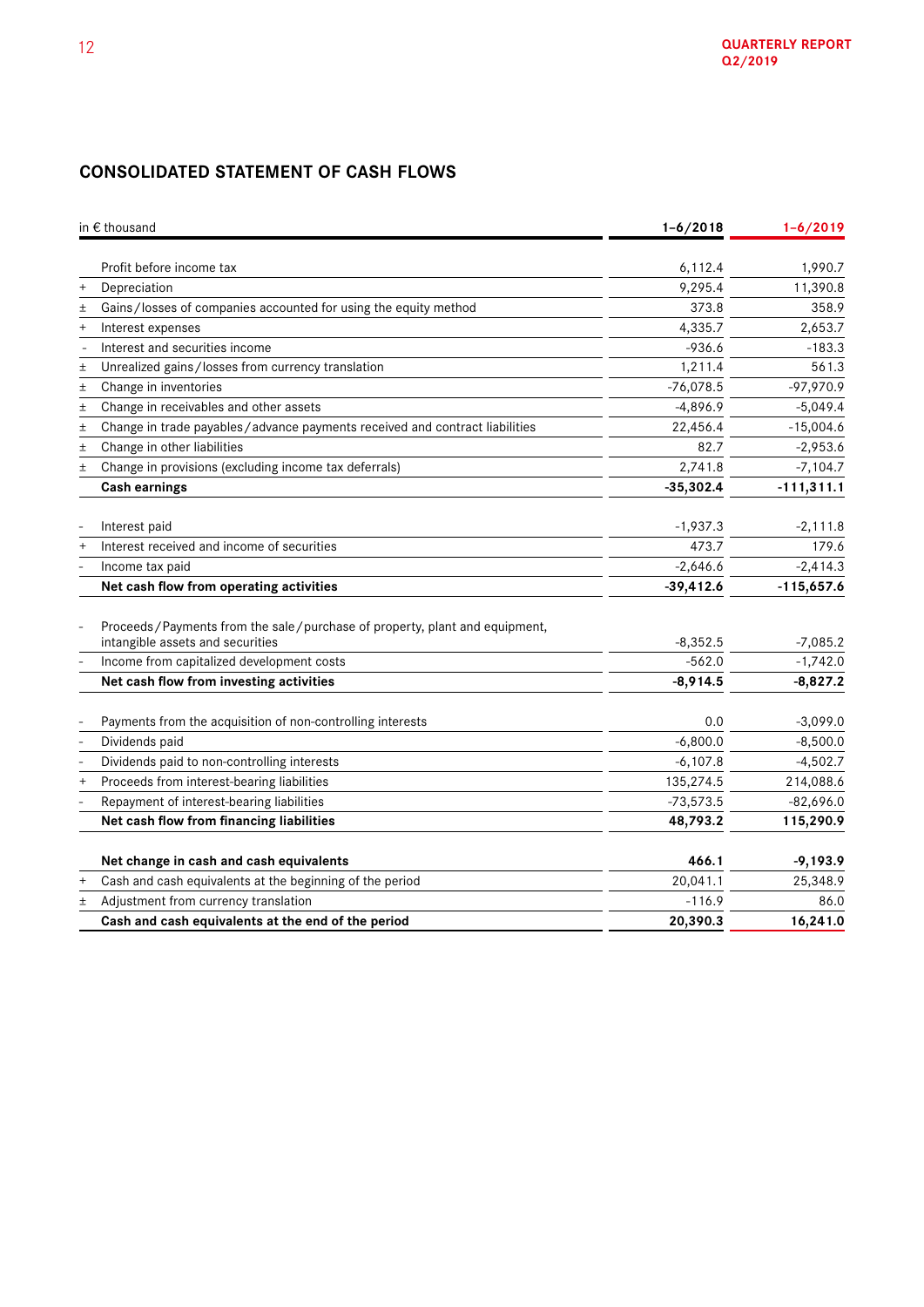# **SEGMENT REPORTING**

| <b>Business Segments in T€</b>                                                  | $1 - 6/2018$ | $1 - 6/2019$ |
|---------------------------------------------------------------------------------|--------------|--------------|
|                                                                                 |              |              |
| <b>External revenues</b>                                                        |              |              |
| Area CEEU                                                                       | 111,223.7    | 130,986.5    |
| Area NISA                                                                       | 40,837.4     | 38,375.6     |
| Area MENA                                                                       | 43,498.3     | 29,823.5     |
| Area APAC                                                                       | 48,385.7     | 56,034.9     |
| Area NOMA                                                                       | 97,488.7     | 128,699.4    |
| SFP <sup>1</sup>                                                                | 11,288.0     | 10,694.0     |
| Group                                                                           | 352,721.8    | 394,613.9    |
| <b>Operating result (EBIT)</b>                                                  |              |              |
| Area CEEU                                                                       | 5,513.8      | 3,980.9      |
| Area NISA                                                                       | $-1,079.2$   | $-532.6$     |
| Area MENA                                                                       | 2,367.1      | $-2,312.0$   |
| Area APAC                                                                       | $-190.4$     | 1,302.2      |
| Area NOMA                                                                       | 4,584.4      | 4,604.1      |
| SFP <sup>1</sup>                                                                | $-1, 117.0$  | $-1,799.0$   |
| EBIT before share of results of companies accounted for using the equity method | 10,078.7     | 5,243.6      |
| Finance expenses                                                                | $-4,529.1$   | $-3,077.3$   |
| <b>Financial income</b>                                                         | 936.6        | 183.3        |
| Share in results of companies accounted for using the equity method             | $-373.8$     | $-358.9$     |
| Profit before income tax (EBT)                                                  | 6,112.4      | 1,990.7      |
| <b>Business Units in T€</b>                                                     | $1 - 6/2018$ | $1 - 6/2019$ |
| <b>External revenues</b>                                                        |              |              |
| Vehicles                                                                        | 274,041.0    | 301,525.8    |
| Fire & Safety Equipment                                                         | 29,232.4     | 39,416.5     |
| <b>Stationary Fire Protection (SFP)</b>                                         | 11,288.0     | 10,930.0     |
| <b>Customer Service</b>                                                         | 25,576.3     | 28,536.0     |
| Others                                                                          | 12,584.1     | 14,205.6     |
| Group                                                                           | 352,721.8    | 394,613.9    |

1 Stationary Fire Protection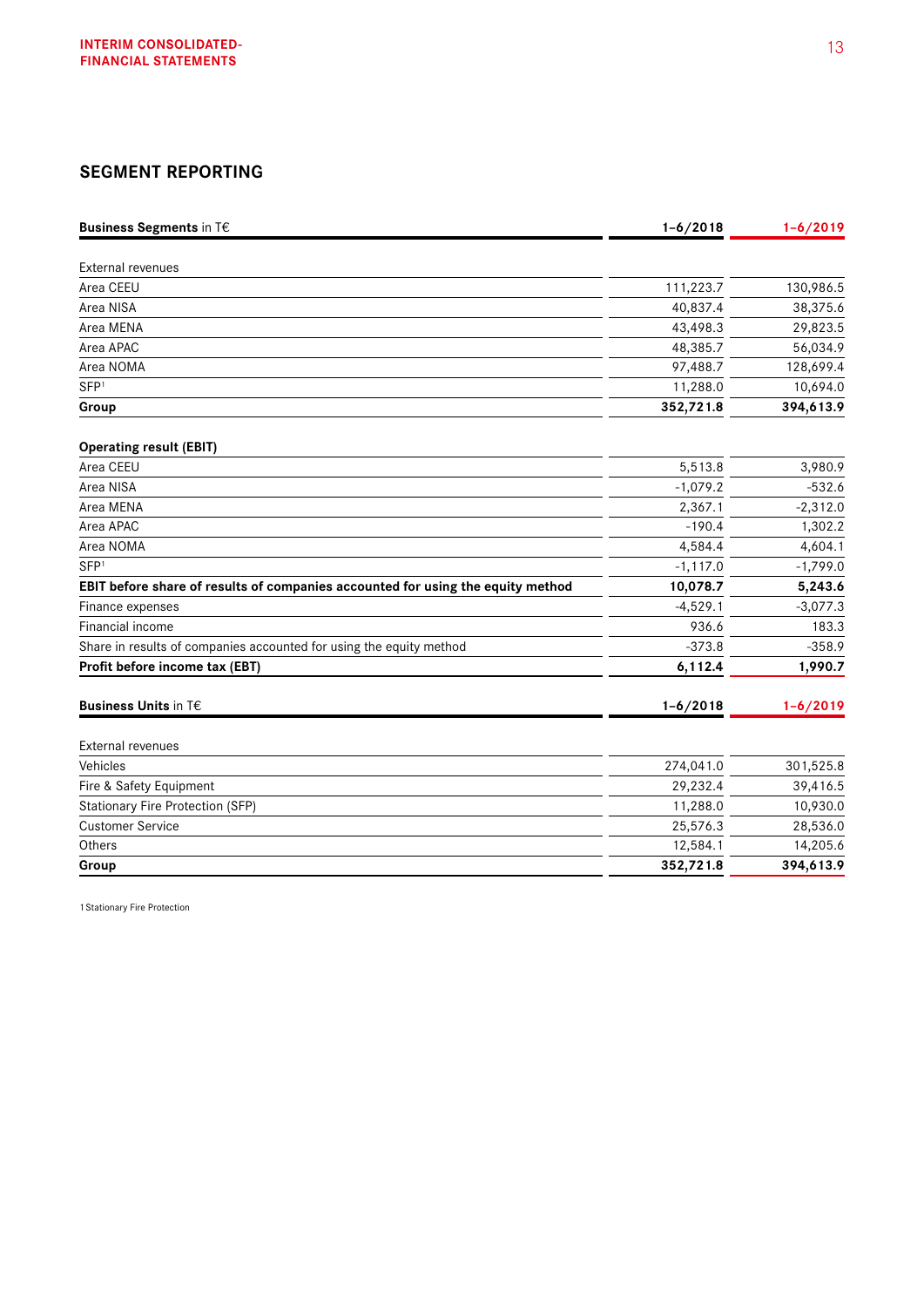# **Explanatory notes to the Quarterly Report as of June 30, 2019**

### **1. INFORMATION ON THE COMPANY AND THE BASIS OF PREPARATION**

The Rosenbauer Group is an international group of companies whose parent company is Rosenbauer International AG, Austria. Its main focus is on the production of firefighting vehicles, the development and manufacture of firefighting systems, equipping vehicles and their crews and preventive firefighting. The Group's head office is located at Paschinger Strasse 90, 4060 Leonding, Austria.

These unaudited interim consolidated financial statements as of June 30, 2019 were prepared in accordance with the principles of the International Financial Reporting Standards (IFRS) as endorsed in the EU, notably IAS 34 (Interim Financial Reporting). The condensed interim consolidated financial statements therefore do not contain all the information or explanatory notes stipulated by IFRS for consolidated financial statements as of the end of the financial year, and should instead be read in conjunction with the IFRS consolidated financial statements published by the company for financial year 2018. With the exception of standards that have come into effect in the interim, the interim consolidated financial statements have been prepared on the basis of the same accounting policies as those applied as of December 31, 2018.

The interim consolidated financial statements have been prepared in thousands ( $\epsilon$  thousand) and, unless expressly stated, this also applies to the figures shown in the notes.

In the case of this report it was decided to dispense with an audit or review by an external auditor.

## **2. FIRST-TIME APPLICATION OF IFRS STANDARDS**

In accordance with IFRS 16, which was adopted in January 2016 and replaces IAS 17 and the related interpretations, there is a new regulation for the accounting of leases. Lessees must recognize assets and liabilities in the statement of financial position for most leases regardless of whether they are operating or finance leases under past IAS 17 criteria. While payment obligations for operating leases previously had to be recognized as an expense in the income statement and disclosed in the notes, right-of-use assets (the value of which is the present value of the future lease payments plus directly attributable costs) and – at the same time – lease liabilities for the obligation to make future lease payments must be recognized in the future. While the lease liabilities are remeasured in line with financial circumstances over the term of the lease as under the regulations of IAS 17, the right-of-use asset is amortized. The lessees are required to remeasure the lease liability if changes are made to significant components of the contract. Correspondingly, the adjustment to the amount is recognized as a change to the right-of-use asset. The standard contains exceptions for low-value leases and shortterm leases (a term of less than one year). In accordance with these exceptions, right-of-use assets and lease liabilities are not recognized for low-value leases or short-term leases. Instead, the underlying expenses are recognized, as before, as the basis of the leases in the income statement. The Rosenbauer Group will use the exceptions for low-value leases and short-term leases.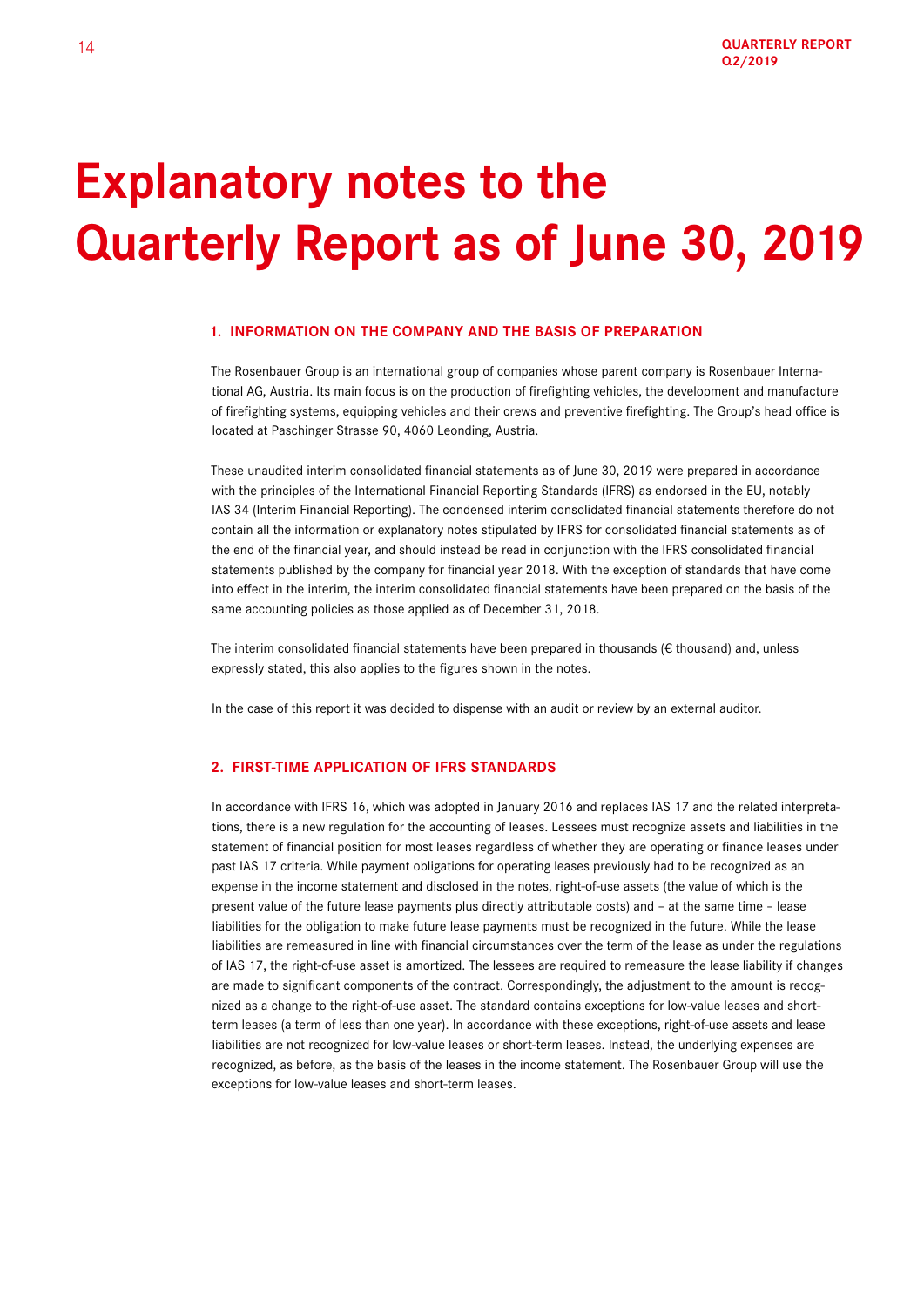The Rosenbauer Group's total assets increased as of the first-time adoption date of January 1, 2019 due to the recognition of right-of-use assets and the corresponding liability of lease liabilities to the amount of € 24,099.4 thousand.

The impact of IFRS 16 as of the first-time adoption date are described in detail below:

| in $\epsilon$ thousand                                                                                     |            |
|------------------------------------------------------------------------------------------------------------|------------|
| Operating performance obligations in accordance with IFRS 16 as of January 1, 2019                         | 33,588.6   |
| Simplification option for leases and non-lease components                                                  | $-4,079.3$ |
| Leases that do not meet the criteria of IFRS 16                                                            | $-2,745.7$ |
| Gross lease liabilities as of January 1, 2019                                                              | 26,763.6   |
| <b>Discounts</b>                                                                                           | $-2,664.2$ |
| Additional lease liabilities as a result of the first-time application of IFRS 16<br>as of January 1, 2019 | 24,099.4   |

The average weighted lessee's incremental borrowing rate used to discount the lease liabilities in the table above was 1.8% as of January 1, 2019.

The following new standards applied in the interim reporting period have no impact on the consolidated financial statements of Rosenbauer International AG:

|                                                                                                        | <b>Effective date</b> |                                        |  |
|--------------------------------------------------------------------------------------------------------|-----------------------|----------------------------------------|--|
| Standards/Interpretations                                                                              | according to<br>IASB  | according to<br><b>EU-endorsementt</b> |  |
| IFRIC 23: Uncertainty over Income Tax Treatments<br>(published June 2017)                              | Jan 1, 2019           | Jan 1, 2019                            |  |
| Amendments to IAS 28: Long term interests in Associates and<br>Joint Ventures (published October 2017) | Jan 1, 2019           | Jan 1, 2019                            |  |
| Amendments to IFRS 9: Prepayment Features with<br>Negative Compensation (published October 2017)       | Jan 1, 2019           | Jan 1, 2019                            |  |
| Improvements to IFRS (2015-2017)<br>(published December 2017)                                          | Jan 1, 2019           | Jan 1, 2019                            |  |
| Amendments to IAS 19: Plan Amendment,<br>Curtailment or Settlement (published February 2018)           | Jan 1, 2019           | Jan 1, 2019                            |  |
| Amendments to References to the Conceptual Framework in<br>IFRS Standards (published March 2018)       | Jan 1, 2020           | Not yet applied                        |  |
| Amendment to IFRS 3 Business Combinations<br>(published October 2018)                                  | Jan 1, 2020           | Not yet applied                        |  |
| Amendments to IAS 1 und IAS 8: Definition of Material<br>(published October 2018)                      | Jan 1, 2020           | Not yet applied                        |  |
| <b>IFRS 17: Insurance Contracts</b><br>(published May 2017)                                            | Jan 1, 2021           | Not yet applied                        |  |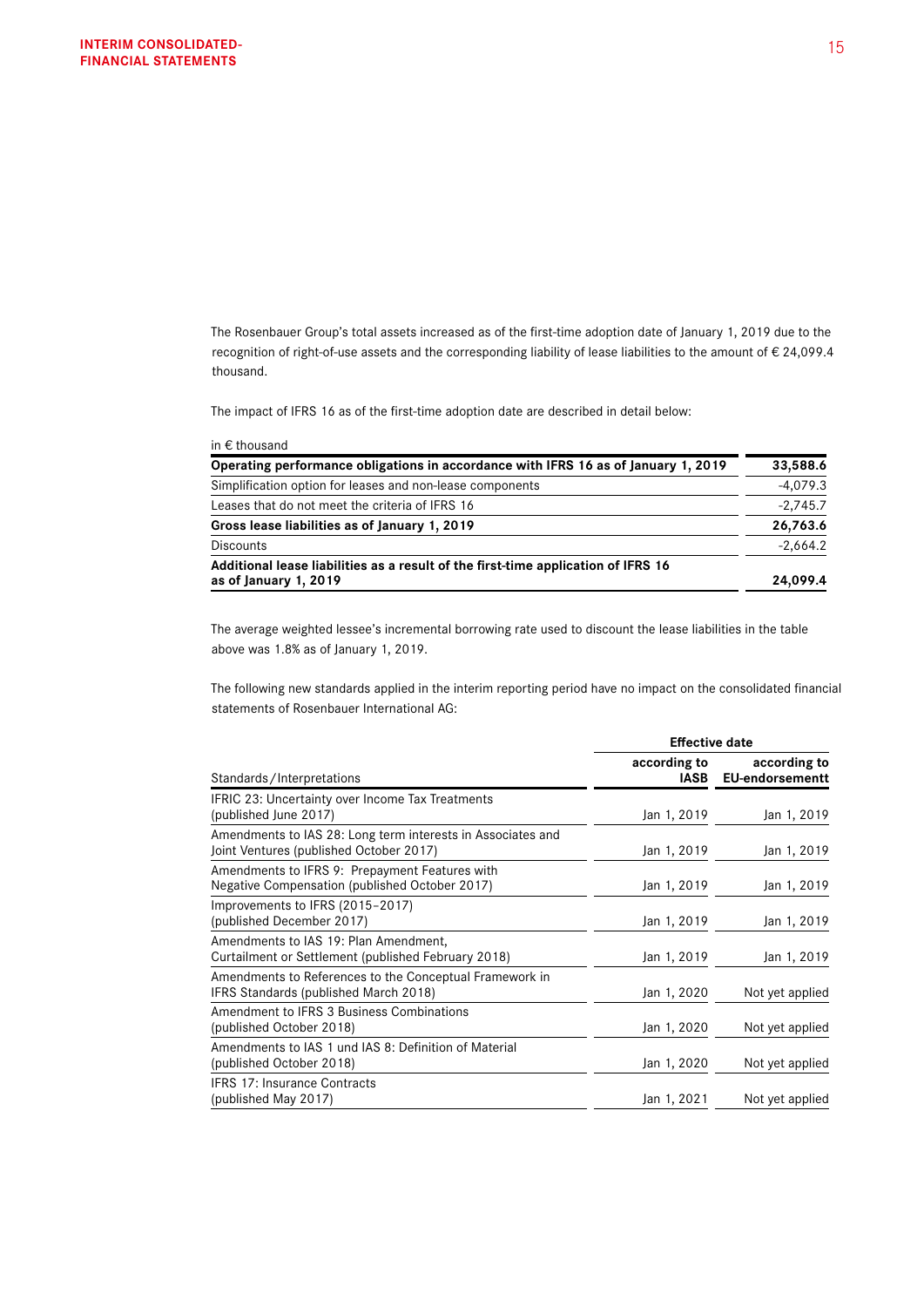# **3. COMPARATIVE FIGURES FOR IFRS 16**

The following tables depict the effects of the standard IFRS 16, which was applied for the first time, on the consolidated financial statements of 30 June 2019.

| in thousand EUR                                                                                              | $1 - 6/2019$ | Adjustment<br><b>IFRS 16</b><br>$1 - 6/2019$ | $1 - 6/2019$<br>without<br>application<br><b>IFRS 16</b> |
|--------------------------------------------------------------------------------------------------------------|--------------|----------------------------------------------|----------------------------------------------------------|
| 1. Revenues                                                                                                  | 394,613.9    |                                              | 394,613.9                                                |
| 2. Other income                                                                                              | 1,252.2      |                                              | 1,252.2                                                  |
| 3. Change in inventory of finished goods and work in<br>progress                                             | 58,956.1     |                                              | 58,956.1                                                 |
| 4. Capitalized development costs                                                                             | 1,742.0      |                                              | 1,742.0                                                  |
| 5. Costs of goods sold                                                                                       | $-270,050.6$ |                                              | $-270,050.6$                                             |
| 6. Staff costs                                                                                               | $-117,904.2$ |                                              | $-117,904.2$                                             |
| 7. Depreciation and amortization expense on<br>property, plant and equipment and intangible<br>assets        | $-11,390.8$  | $-1,984.1$                                   | $-9,406.7$                                               |
| 8. Impairment losses on property, plant and<br>equipment and intangible assets                               | 0.0          |                                              | 0.0                                                      |
| 9. Other expenses                                                                                            | $-51,975.0$  | 2,108.4                                      | $-54,083.4$                                              |
| 10. Operating result (EBIT) before share in results<br>of companies accounted for using the equity<br>method | 5,243.6      | 124.3                                        | 5, 119.3                                                 |
| 11. Financing expenses                                                                                       | $-3,077.3$   | $-236.8$                                     | $-2,840.5$                                               |
| 12. Financing income                                                                                         | 183.3        |                                              | 183.3                                                    |
| 13. Share in results of companies accounted for using<br>the equity method                                   | $-358.9$     |                                              | $-358.9$                                                 |
| 14. Profit before income tax (EBT)                                                                           | 1,990.7      | $-112.5$                                     | 2,103.2                                                  |
| 15. Income tax                                                                                               | $-391.5$     | 28.1                                         | $-419.6$                                                 |
| 16. Net profit for the period                                                                                | 1,599.2      | $-84.4$                                      | 1,683.6                                                  |
|                                                                                                              |              |                                              |                                                          |
| thereof                                                                                                      |              |                                              |                                                          |
| Non-controlling interests                                                                                    | 4,528.4      | $-26.0$                                      | 4,554.4                                                  |
| Shareholders of parent company                                                                               | $-2,929.2$   | $-58.4$                                      | $-2,870.8$                                               |
| Average number of shares outstanding                                                                         | 6,800,000    | 6,800,000                                    | 6,800,000                                                |
| Basic earnings per share                                                                                     | $-0.43$      | $-0.01$                                      | $-0.42$                                                  |
| Diluted earnings per share                                                                                   | $-0.43$      | $-0.01$                                      | $-0.42$                                                  |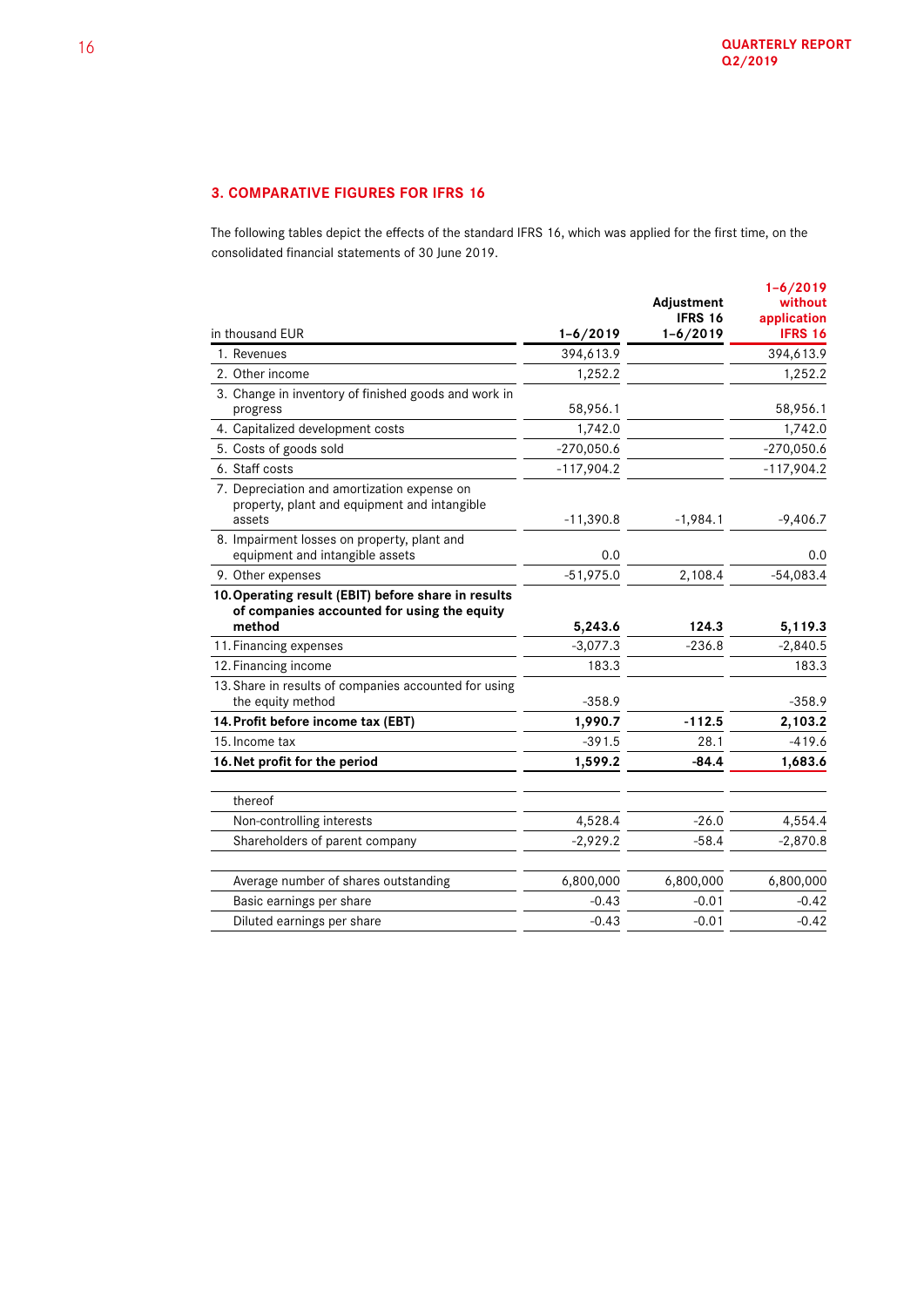|     | Balance sheet item/in thousand EUR       |               | Adjustment<br><b>IFRS 16</b><br>Jun. 30, 2019 | Jun. 30, 2019<br>without<br>application<br><b>IFRS 16</b> |
|-----|------------------------------------------|---------------|-----------------------------------------------|-----------------------------------------------------------|
|     |                                          | Jun. 30, 2019 |                                               |                                                           |
| А.  | <b>Non-current assets</b>                |               |                                               |                                                           |
| Ш.  | Right-of-use assets                      | 24,698.4      | 24,698.4                                      | 0.0                                                       |
|     | VI. Deferred tax assets                  | 7,467.8       | 28.1                                          | 7,439.7                                                   |
| А.  | <b>Equity</b>                            |               |                                               |                                                           |
| IV. | Accumulated results                      | 168,527.5     | $-58.4$                                       | 168,585.9                                                 |
|     | Non-controlling interests                | 28,645.4      | $-26.0$                                       | 28,671.4                                                  |
| В.  | <b>Non-current liabilities</b>           |               |                                               |                                                           |
|     | Non-current interest-bearing liabilities | 309,983.9     | 20,661.3                                      | 289,322.6                                                 |
| C.  | <b>Current liabilities</b>               |               |                                               |                                                           |
|     | Current interest-bearing liabilities     | 103,790.0     | 4,149.6                                       | 99,640.4                                                  |

# **4. COMPANIES INCLUDED IN CONSOLIDATION**

In accordance with IFRS 10, the consolidated financial statements as of June 30, 2019 include three Austrian and 24 foreign subsidiaries, all of which are legally and actually controlled by Rosenbauer International AG and therefore included in consolidation. The shares in the associate in Russia (PA "Fire-fighting special technics," Rosenbauer share: 49%) and the shares in the joint venture in Spain (Rosenbauer Ciansa S.L., Rosenbauer share: 50%) – established with the co-owner and Managing Director of Rosenbauer Española – are accounted for using the equity method.

### **5. SEASONAL FLUCTUATIONS**

Owing to the high degree of dependency on public sector clients, the usual pattern in the fire equipment sector is for a very high proportion of its deliveries to be made in the second half of the year, especially in the final quarter. There can therefore be considerable differences – in terms of revenues and earnings – between the respective interim reporting periods. In the period under review there were no unusual developments over and above the seasonal fluctuations characteristic of the industry. Further information on developments in the period under review can be found in the interim Group management report.

### **6. SIGNIFICANT EFFECT OF ESTIMATES**

The preparation of the interim consolidated financial statements requires the Executive Board to make assumptions and estimates that affect the amounts and reporting of assets, liabilities, income and expenses in the period under review. The actual amounts incurred can deviate from these estimates. Deviations from estimates had no significant effect on the financial statements in the reporting period.

### **7. RELATED PARTY DISCLOSURES**

There has been no change in the composition of related parties since December 31, 2018. The following transactions were conducted with related parties in the period under review: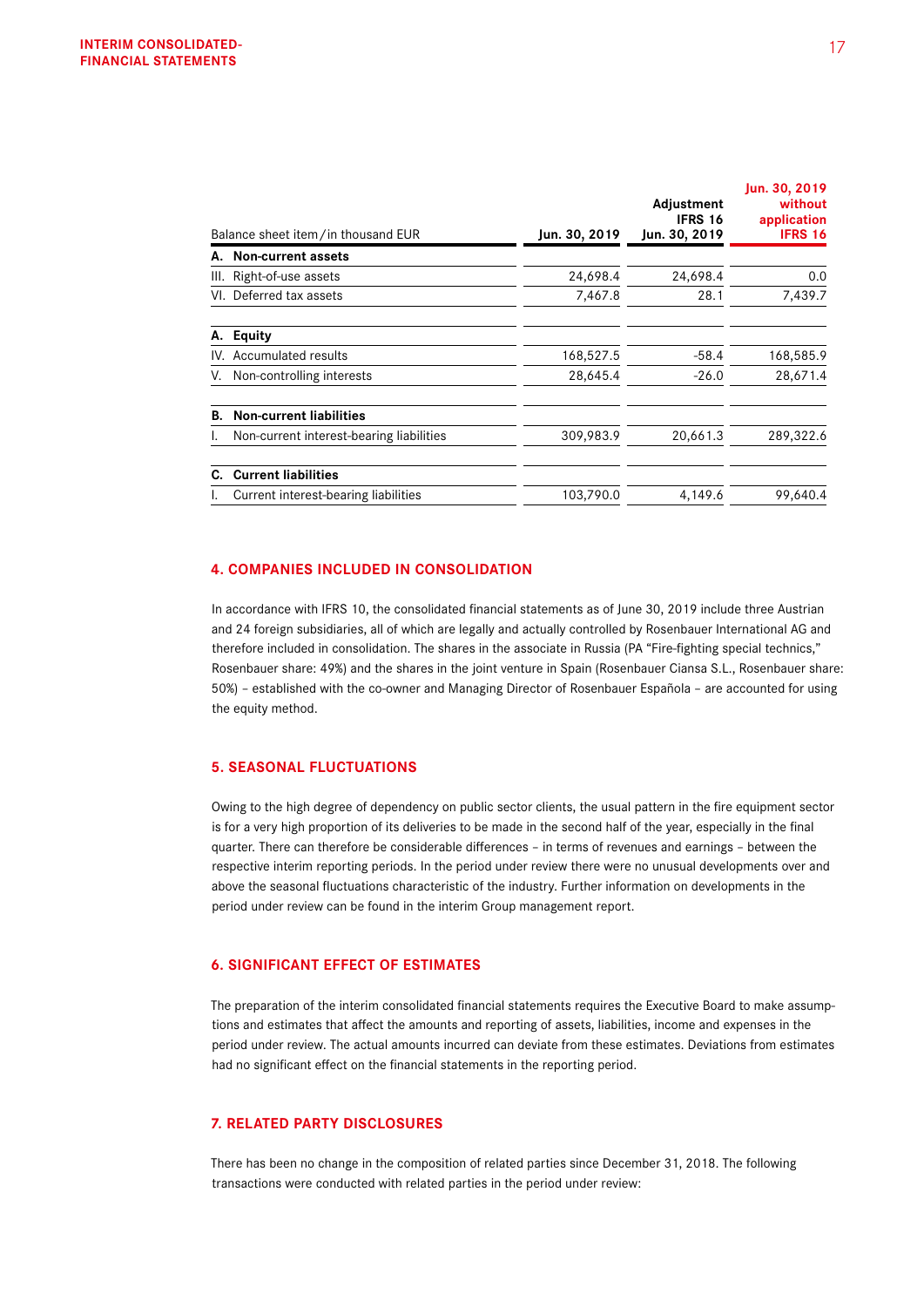|                             |          | Joint ventures |              | Management |          | <b>Associated companies</b> |  |
|-----------------------------|----------|----------------|--------------|------------|----------|-----------------------------|--|
| in $\bm{\epsilon}$ thousand | 1-6/2018 | $1 - 6/2019$   | $1 - 6/2018$ | 1-6/2019   | 1-6/2018 | $1 - 6/2019$                |  |
| Sale of goods               | 0.7      | 0.0            | 0.0          | 0.0        | 1,367.3  | 78.4                        |  |
| Purchase of goods           | 932.0    | 426.8          | 0.0          | 0.0        | 0.0      | 0.0                         |  |
| <b>Receivables</b>          | 0.2      | 0.0            | 0.0          | 0.0        | 1,891.2  | 267.7                       |  |
| Liabilities                 | 1.6      | 347.8          | 0.0          | 0.0        | 0.0      | 0.0                         |  |
| Receivable loans            | 0.0      | 0.0            | 322.9        | 0.0        | 0.0      | 0.0                         |  |
| Liabilities Ioans           | 0.0      | 0.0            | 100.0        | 0.0        | 0.0      | 0.0                         |  |
| Land rent                   | 0.0      | 0.0            | 252.3        | 180.6      | 0.0      | 0.0                         |  |

## **8. DIVIDENDS**

At the Annual General Meeting held on May 23, 2019, the distribution of the dividend for 2018 proposed in the consolidated financial statements in the amount of  $\epsilon$  1.25 per share (for 2017:  $\epsilon$  1.0 per share) was resolved. The dividend was paid out on May 27, 2019.

## **9. INCOME TAX**

Income tax for the period under review have been recognized on the basis of the best possible estimate of the weighted average annual income tax rate expected for the financial year as a whole. Tax on income for the first half of 2019 break down into € 1,007.4 thousand (1–6/2018: € 1,828.1 thousand) in current income tax expenses and €-615.9 thousand (1-6/2018: €-1,040.0 thousand) in changes in deferred income tax.

## **10. SEGMENT REPORTING**

Since January 1, 2018, Rosenbauer has been applying the new standard IFRS 15 for the first time. For the transition to the new provisions, the modified, retrospective approach was selected in each case where the previous year's values for revenues and EBIT are not adjusted.

In accordance with IFRS 15, segments must be defined and segment information disclosed on the basis of internal controlling and reporting. This results in segment reporting presented in line with the management approach of internal reporting.

The Group is managed by the chief operating decision makers on the basis of sales markets. The development of the market segments is particularly significant in internal reporting. Segmentation is based on the division of the sales regions (areas) defined by the chief operating decision makers. In addition to the segments managed by sales markets (areas), the SFP (Stationary Fire Production) segment is shown as a further segment in internal reporting.

The following reportable segments have been defined in line with the internal management information system: The CEEU area (Central and Eastern Europe), the NISA area (Northern Europe, Iberia, South America, Africa), the MENA area (Middle East, North Africa), the APAC area (Asia-Pacific), the NOMA area (North and Middle America) and SFP (Stationary Fire Production).

The chief operating decision makers monitor the EBIT of the areas separately in order to make decisions on the allocation of resources and to determine the units' earnings power. Segment performance is assessed on the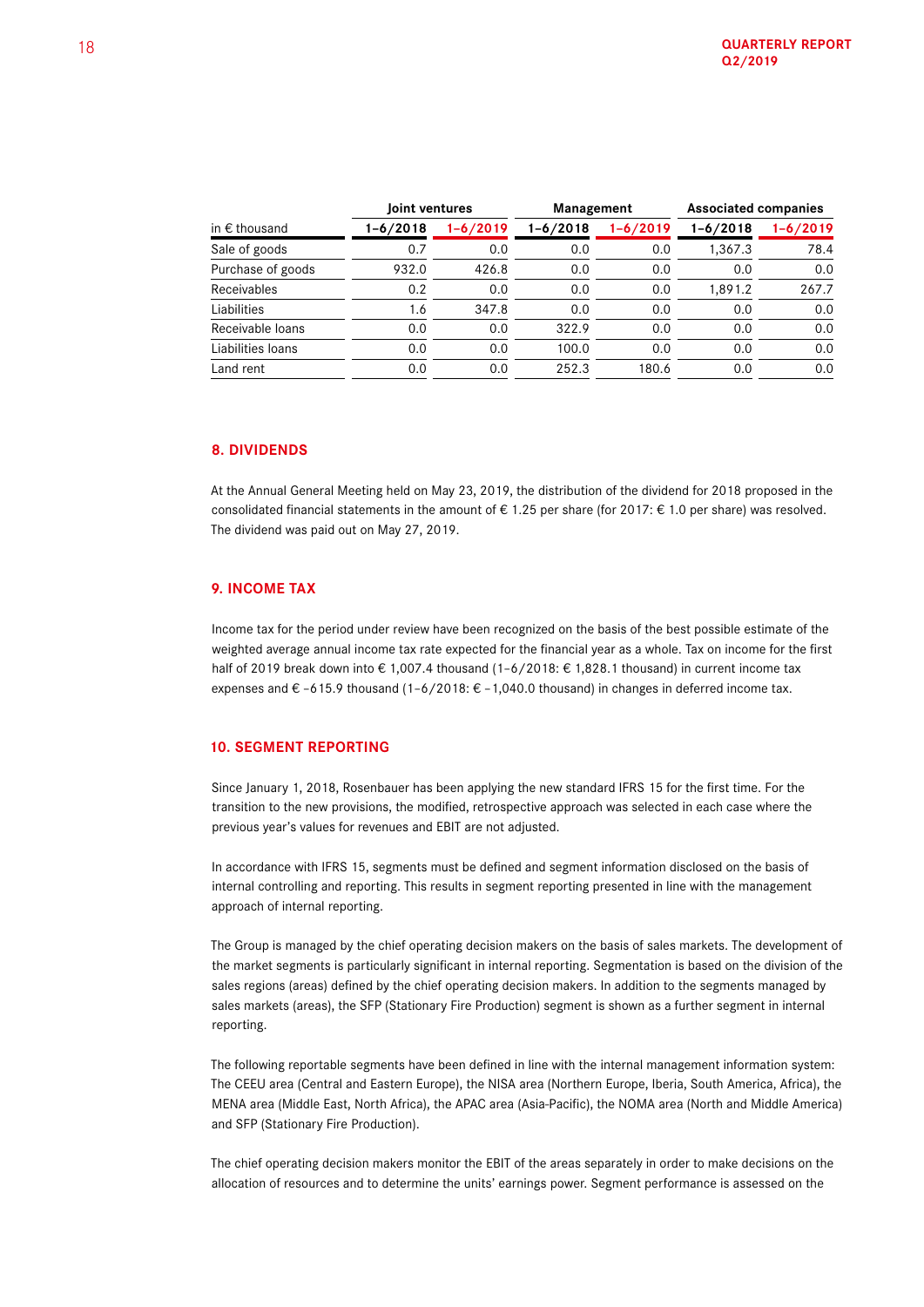basis of EBIT using the same definition as in the consolidated financial statements. However, income taxes are managed on a uniform Group basis and are not allocated to the individual segments. Transfer prices between the segments are at arm's length. A condensed presentation of the segments in accordance with IAS 34 and further information on their composition and development can be found in the interim Group management report.

### **11. EVENTS AFTER THE END OF THE REPORTING PERIOD**

No significant events occurred by the time of the preparation of the half year financial statements.

# **12. CONTINGENT CLAIMS AND CONTINGENT LIABILITIES**

Rosenbauer International AG has not issued any liability statements for the benefit of non-Group companies. Also, as was the case at the end of the year, there are no contingent assets or liabilities from which material receivables or liabilities will result.

# **13. DISCLOSURES ON FINANCIAL INSTRUMENTS**

Interest rate and FX risks are hedged using derivative financial instruments such as FX forwards and interest rate caps. These are initially recognized at fair value when the agreement is concluded and subsequently remeasured at fair value. While some of these transactions are hedges from a business perspective, they do not meet the hedge accounting requirements of IFRS 9. The changes in the fair value of these financial instruments are recognized immediately in profit or loss. As of June 30, 2019 the fair value of hedges recognized in the income statement was € -518.8 thousand (June 30, 2018: € -958.2 thousand), and that of the hedges recognized in other comprehensive income was € –4,334.4 thousand (June 30, 2018: € –1,638.8 thousand).

The financial investments available for sale shown in the following table as level 1 include listed equities and units in funds. The fair value of currency forwards and interest rate swaps shown as level 2 is determined by reference to bank valuations based on recognized mathematical measurement models (discounted cash flow method on the basis of current interest and currency future yields based on interbank mid-rates as of the end of the reporting period).

In 2019 – as in the previous year – there were no reclassifications between level 1 and level 2 or vice versa. There was no change in the measurement method.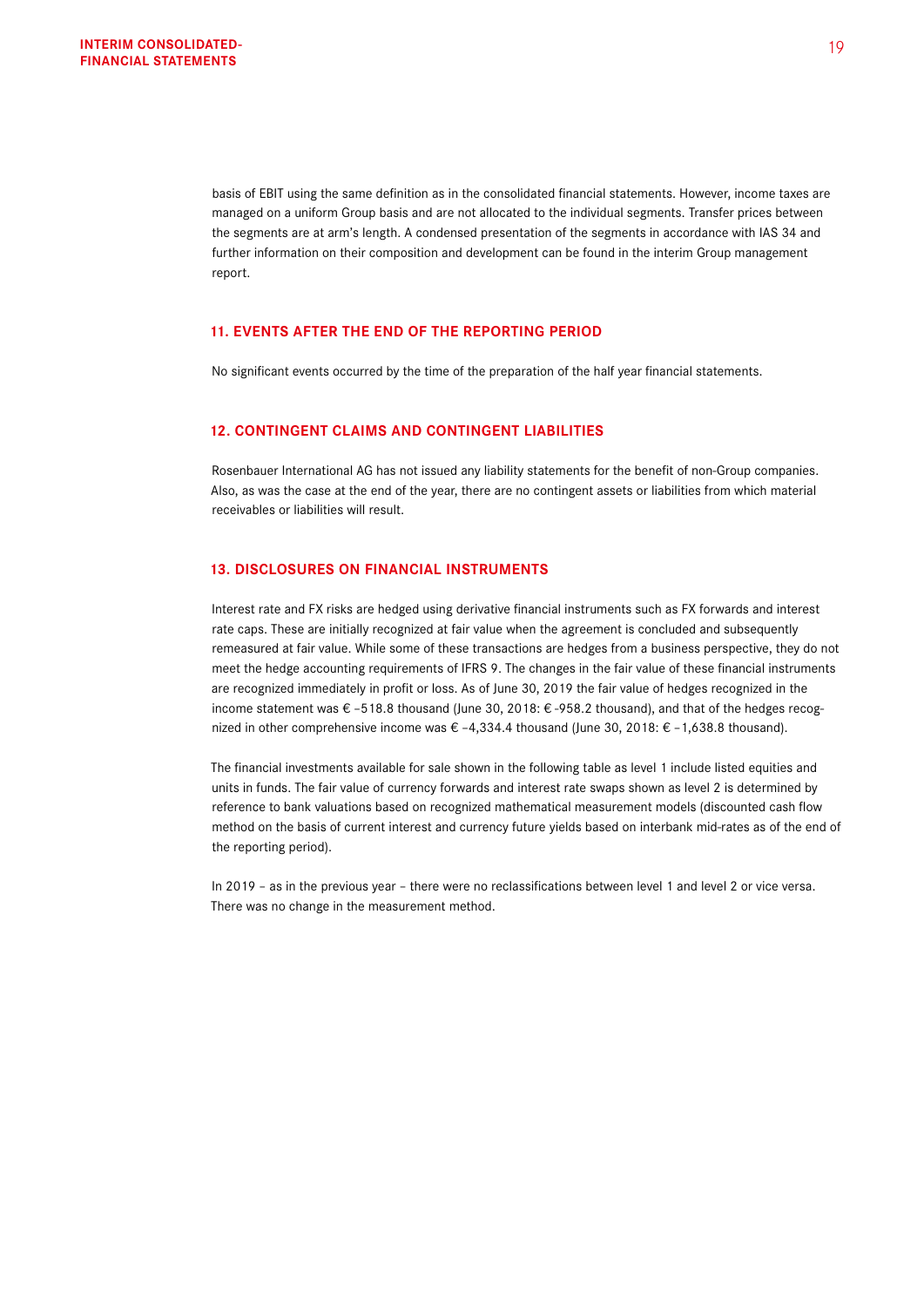|                                                                          |       | Level 1                                             | Level 2 |         |
|--------------------------------------------------------------------------|-------|-----------------------------------------------------|---------|---------|
| in $\epsilon$ thousand                                                   |       | Jun 30, 2018 Jun 30, 2019 Jun 30, 2018 Jun 30, 2019 |         |         |
| Derivative financial instruments without hedge                           |       |                                                     |         |         |
| Positive fair value                                                      |       |                                                     | 497.8   | 32.3    |
| Negative fair value                                                      |       |                                                     | 1,456.0 | 551.1   |
| Derivative financial instruments with hedge                              |       |                                                     |         |         |
| Positive fair value                                                      |       |                                                     | 151.0   | 71.5    |
| Negative fair value                                                      |       |                                                     | 1,789.8 | 4.405.9 |
| Interest rate hedges                                                     |       |                                                     |         |         |
| Positive fair value                                                      |       |                                                     | 0.0     | 0.0     |
| Negative fair value                                                      |       |                                                     | 0.0     | 0.0     |
| Securities mandatorily measured at fair value<br>through profit and loss |       |                                                     |         |         |
| Positive fair value                                                      | 774.7 | 729.7                                               |         |         |
| Negative fair value                                                      |       |                                                     |         |         |
|                                                                          |       |                                                     |         |         |

The carrying amounts of cash and cash equivalents, trade receivables, trade payables, other financial assets and liabilities and current interest-bearing loan liabilities correspond to their fair values, which is why no further information of classification in a fair value hierarchy is included.

# **14. OTHER DISCLOSURES**

A civil suit was brought against Rosenbauer International AG. An appropriate provision was recognized as of December 31, 2017. As of June 30, 2019, this procedure is yet to be completed.

Rosenbauer International AG was sued in the second half of 2017 in relation to investigations pertaining to the handling of an order placed by the Croatian Ministry of the Interior in 2003. No accounting measures were taken on the basis of the current assessment.

A civil antitrust lawsuit was filed against a company of the Rosenbauer Group in 2016, and an appropriate provision was recognized at that time. The procedure in question was legally completed in the first half of 2019.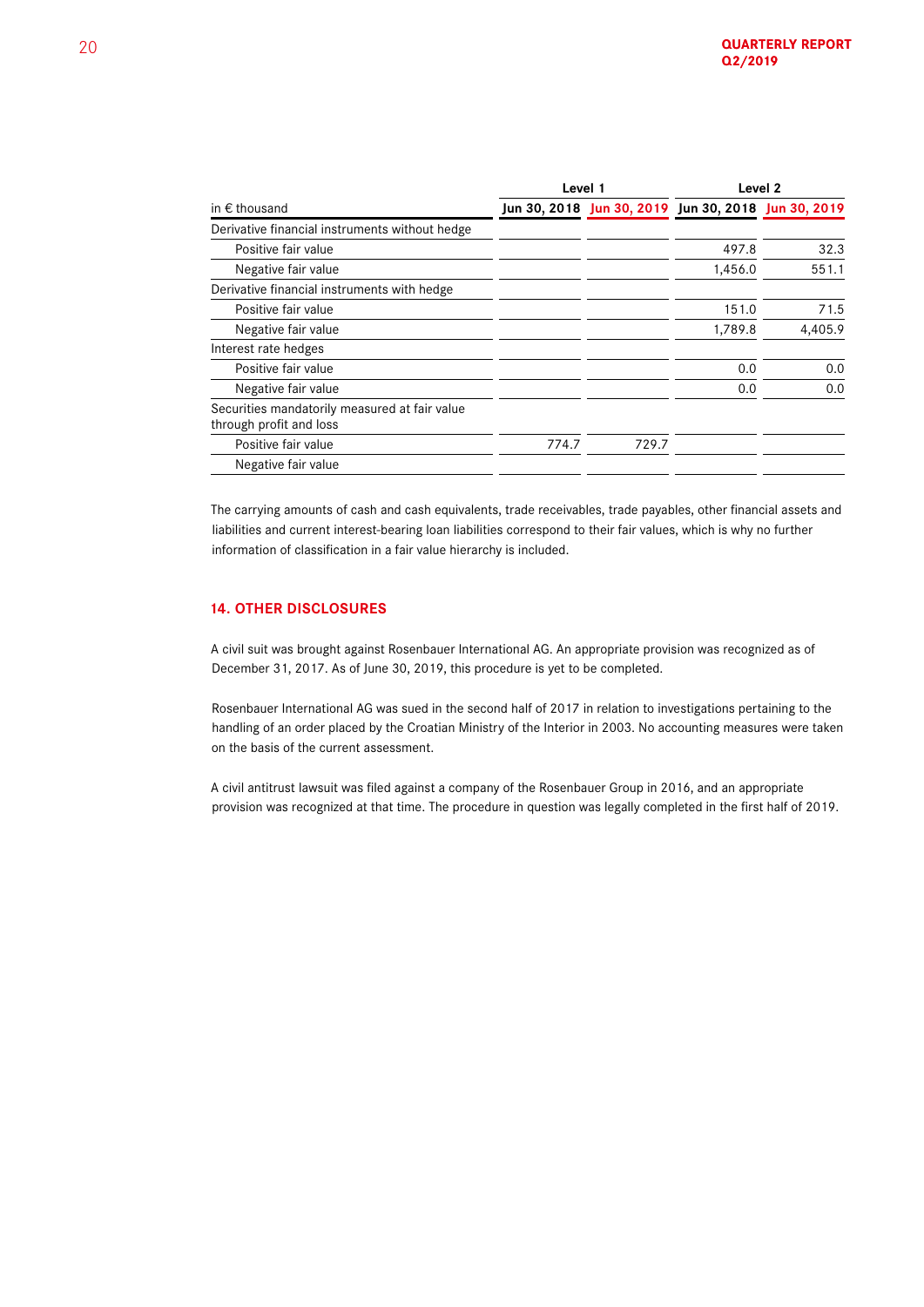# **STATEMENT OF ALL LEGAL REPRESENTATIVES**

We confirm to the best of our knowledge that the condensed interim financial statements give a true and fair view of the assets, liabilities, financial position and profit or loss of the group as required by the applicable accounting standards and that the interim group management report gives a true and fair view of important events that have occurred during the first six months of the financial year and their impact on the condensed interim financial statements, and of the principal risks and uncertainties for the remaining six months of the financial year and of the major related party transactions to be disclosed.

Leonding, August 9, 2019

Of Olith high Clusi Town

Fire & Safety Equipment, **Internal Audit, IT** Product Management

Tomosolo SMlf

Dieter Siegel **Andreas Zeller** Daniel Tomaschko Sebastian Wolf CEO CSO CTO CFO Global central functions: Global central functions: Global central functions: Global central functions: Corporate Development, Area Management Stationary Fire Protection, Group Controlling, Strategy, Strategy, Strategy, MISA and NOMA, Central Technics, Central Technics, Compliance &

Human Resources, **APAC, CEEU, MENA,** Supply Chain Management, Group Accounting and Tax, Innovation & Marketing, Sales Administration, CoC Operations Insurance, Export Finance, Group Communication, Customer Service Customer Service Customer Service Customer Service Customer Service Customer Service Customer Service Customer Service Customer Service Customer Service Customer Service Customer Servi